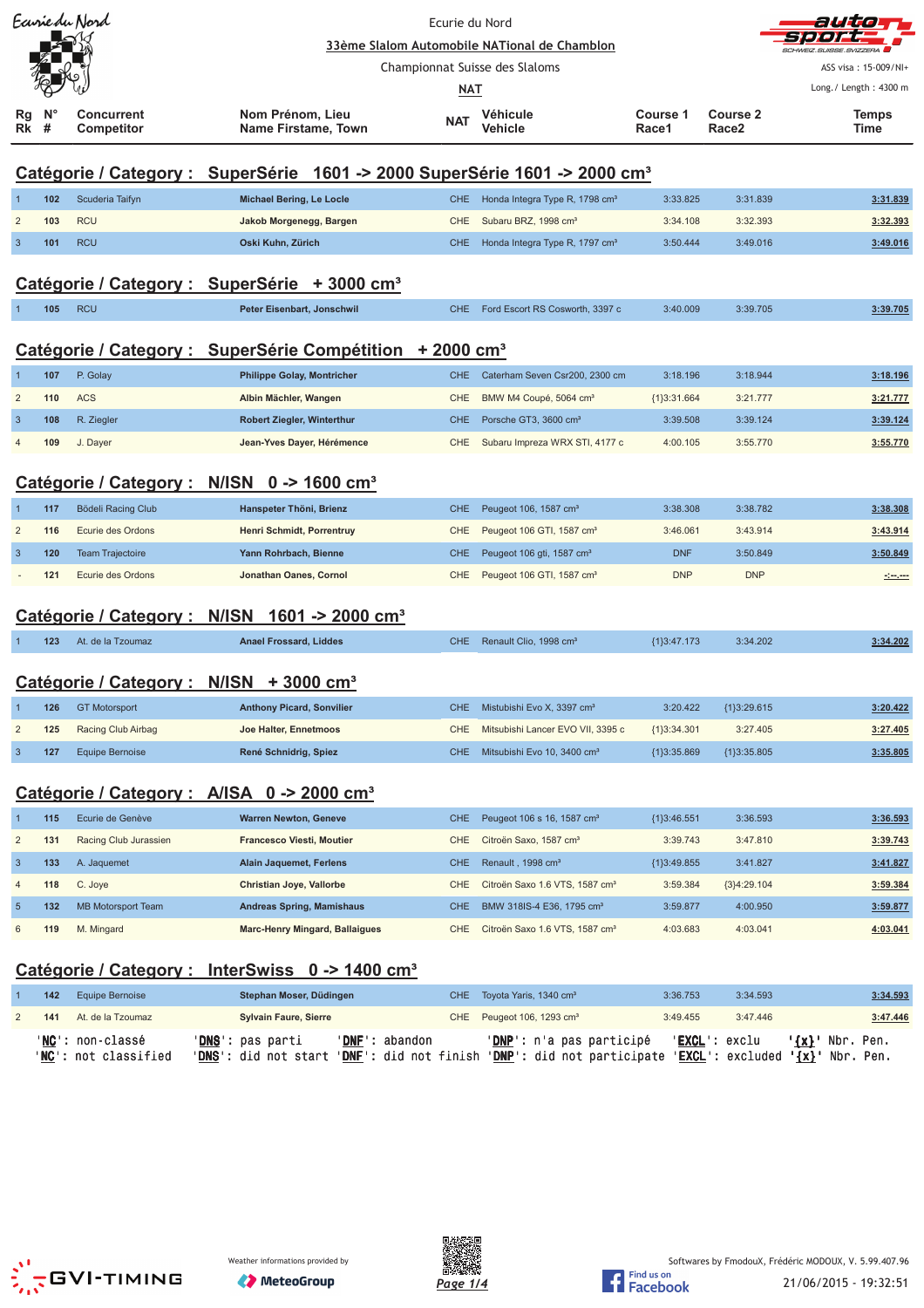|                         | Ecurie du Nord |                                                                  |                                                                                                                                                                | Ecurie du Nord<br>33ème Slalom Automobile NATional de Chamblon |                                            |                   |                               | althde                                        |
|-------------------------|----------------|------------------------------------------------------------------|----------------------------------------------------------------------------------------------------------------------------------------------------------------|----------------------------------------------------------------|--------------------------------------------|-------------------|-------------------------------|-----------------------------------------------|
|                         |                |                                                                  |                                                                                                                                                                |                                                                |                                            |                   |                               |                                               |
|                         |                |                                                                  |                                                                                                                                                                | <b>NAT</b>                                                     | Championnat Suisse des Slaloms             |                   |                               | ASS visa: 15-009/NI+<br>Long./ Length: 4300 m |
| Rg<br>Rk                | #              | <b>Concurrent</b><br>Competitor                                  | Nom Prénom, Lieu<br>Name Firstame, Town                                                                                                                        | <b>NAT</b>                                                     | Véhicule<br>Vehicle                        | Course 1<br>Race1 | Course 2<br>Race <sub>2</sub> | Temps<br>Time                                 |
|                         |                |                                                                  |                                                                                                                                                                |                                                                |                                            |                   |                               |                                               |
|                         |                |                                                                  | Catégorie / Category : InterSwiss 1401 -> 1600 cm <sup>3</sup>                                                                                                 |                                                                |                                            |                   |                               |                                               |
|                         | 146            | Ecurie des Ordons                                                | <b>Sylvain Chariatte, Mormont</b>                                                                                                                              | <b>CHE</b>                                                     | VW Golf 16v, 1598 cm <sup>3</sup>          | 3:20.461          | {1}3:41.082                   | 3:20.461                                      |
| $\overline{2}$          | 147            | <b>Equipe Bernoise</b>                                           | Andreas Lanz, Maur                                                                                                                                             | <b>CHE</b>                                                     | Toyota Corolla AE86, 1600 cm <sup>3</sup>  | ${1}3:31.405$     | 3:20.959                      | 3:20.959                                      |
| 3                       | 148            | <b>Equipe Bernoise</b>                                           | Rolf Jungi, Alchenstorf                                                                                                                                        | <b>CHE</b>                                                     | Citroën Saxo JM, 1600 cm <sup>3</sup>      | 3:27.921          | ${1}3:38.232$                 | 3:27.921                                      |
|                         | 145            | Autersa Racing Team                                              | <b>Roland Zihlmann, Malters</b>                                                                                                                                | <b>CHE</b>                                                     | VW Golf I, 1598 cm <sup>3</sup>            | 3:39.701          | 3:39.980                      | 3:39.701                                      |
| 5                       | 150            | <b>Equipe Bernoise</b>                                           | Corinne Pflug, Hefenhofen                                                                                                                                      | <b>CHE</b>                                                     | Toyota Corolla AE92, 1600 cm <sup>3</sup>  | 3:55.354          | {1}4:06.282                   | 3:55.354                                      |
|                         |                |                                                                  | Catégorie / Category : InterSwiss 1601 -> 2000 cm <sup>3</sup>                                                                                                 |                                                                |                                            |                   |                               |                                               |
| 1                       | 153            | <b>RCU</b>                                                       | Jürg Ochsner, Oberhallau                                                                                                                                       | <b>CHE</b>                                                     | Opel Kadett, 1998 cm <sup>3</sup>          | 3:18.939          | 3:19.155                      | 3:18.939                                      |
| $\overline{2}$          | 154            | <b>RCU</b>                                                       | Sven Sattler, Mettmenstetten                                                                                                                                   | <b>CHE</b>                                                     | Renault Clio, 1998 cm <sup>3</sup>         | 3:32.785          | 3:31.143                      | 3:31.143                                      |
| 3                       | 155            | <b>MB Motorsport Team</b>                                        | Thomas Ruesch, Kölliken                                                                                                                                        | <b>CHE</b>                                                     | Renault Clio Cup, 2000 cm <sup>3</sup>     | {1}3:39.525       | ${1}3:41.616$                 | 3:39.525                                      |
|                         |                |                                                                  |                                                                                                                                                                |                                                                |                                            |                   |                               |                                               |
|                         |                |                                                                  | Catégorie / Category : InterSwiss 2001 -> 2500 cm <sup>3</sup>                                                                                                 |                                                                |                                            |                   |                               |                                               |
|                         | 161            | C. Martinis                                                      | <b>Christophe Martinis, Sergey</b>                                                                                                                             | <b>CHE</b>                                                     | Opel Ascona B, 2434 cm <sup>3</sup>        | 3:24.693          | 3:25.574                      | 3:24.693                                      |
| $\overline{2}$          | 163            | Autersa Racing Team                                              | Michael Zbinden, Wattenwil                                                                                                                                     | <b>CHE</b>                                                     | Opel Kadett C, 2498 cm <sup>3</sup>        | 3:28.527          | 3:25.639                      | 3:25.639                                      |
| 3                       | 162            | Team VWF                                                         | Jean-luc Deriaz, Orbe                                                                                                                                          | <b>CHE</b>                                                     | BMW 318i, 2494 cm <sup>3</sup>             | 3:49.074          | 3:40.937                      | 3:40.937                                      |
|                         |                |                                                                  |                                                                                                                                                                |                                                                |                                            |                   |                               |                                               |
|                         |                |                                                                  | Catégorie / Category : InterSwiss + 2500 cm <sup>3</sup>                                                                                                       |                                                                |                                            |                   |                               |                                               |
|                         | 165            | Porsche Sports Cup                                               | Alexandre Comby, La Chaux-de-Fonds                                                                                                                             | <b>CHE</b>                                                     | Porsche 930 turbo, 4774 cm <sup>3</sup>    | 3:35.235          | 3:36.690                      | 3:35.235                                      |
|                         |                |                                                                  |                                                                                                                                                                |                                                                |                                            |                   |                               |                                               |
|                         |                |                                                                  | Catégorie / Category : Historic 0 -> 1400 cm <sup>3</sup>                                                                                                      |                                                                |                                            |                   |                               |                                               |
|                         | 171            | G. Bitto                                                         | Giuseppe Bitto, Le Mont-sur-Lausanne                                                                                                                           | <b>CHE</b>                                                     | Autobianchi A112 Abarth, 1050 cm           | 4:29.454          | 4:24.904                      | 4:24.904                                      |
|                         |                |                                                                  |                                                                                                                                                                |                                                                |                                            |                   |                               |                                               |
|                         |                |                                                                  | Catégorie / Category : Historic 2001 -> 2500 cm <sup>3</sup>                                                                                                   |                                                                |                                            |                   |                               |                                               |
| 1                       | 173            | <b>Racing Fans</b>                                               | Julien Camandona, Yens                                                                                                                                         | <b>CHE</b>                                                     | BMW M3, 2302 cm <sup>3</sup>               | 3:31.314          | 3:30.585                      | 3:30.585                                      |
| $\overline{\mathbf{c}}$ | 174            | Chablais Racing Team                                             | <b>Gratien Lovey, Liddes</b>                                                                                                                                   | <b>CHE</b>                                                     | Renault 5 turbo, 2375 cm <sup>3</sup>      | 3:36.605          | 3:32.855                      | 3:32.855                                      |
| $\mathbf{3}$            | 175            | Y. Pillonel                                                      | Yann Pillonel, Arbaz                                                                                                                                           | <b>CHE</b>                                                     | BMW 325i, 2498 cm <sup>3</sup>             | 3:42.689          | 3:41.549                      | 3:41.549                                      |
|                         |                |                                                                  |                                                                                                                                                                |                                                                |                                            |                   |                               |                                               |
|                         |                |                                                                  | Catégorie / Category : Historic + 2500 cm <sup>3</sup>                                                                                                         |                                                                |                                            |                   |                               |                                               |
|                         | 177            | <b>Ecurie Performance</b>                                        | Jean-Romain Cretegny, Romanel                                                                                                                                  | <b>CHE</b>                                                     | Ford Sierra Cosworth, 3400 cm <sup>3</sup> | 3:33.385          | 3:34.997                      | 3:33.385                                      |
|                         |                |                                                                  |                                                                                                                                                                |                                                                |                                            |                   |                               |                                               |
|                         |                |                                                                  | Catégorie / Category : Grand Tourisme + 3500 cm <sup>3</sup>                                                                                                   |                                                                |                                            |                   |                               |                                               |
|                         | 181            | S. H. R. T.                                                      | Nicolas Bührer, Biel                                                                                                                                           | <b>CHE</b>                                                     | Porsche 911GT3 RS, 3600 cm <sup>3</sup>    | 3:23.170          | 3:23.061                      | 3:23.061                                      |
|                         |                |                                                                  |                                                                                                                                                                |                                                                |                                            |                   |                               |                                               |
|                         |                |                                                                  | Catégorie / Category : E1 0 -> 1400 cm <sup>3</sup>                                                                                                            |                                                                |                                            |                   |                               |                                               |
|                         | 202            | <b>MB Motorsport Team</b>                                        | Beat Rohr, Oberhofen am Thunersee                                                                                                                              | <b>CHE</b>                                                     | Audi 50 MLP 16V, 1396 cm <sup>3</sup>      | 3:26.281          | 3:25.408                      | 3:25.408                                      |
| 2                       | 201            | <b>ACS</b>                                                       | Roger Noser, Reitnau                                                                                                                                           | <b>CHE</b>                                                     | VW Polo 1.4 16V, 1390 cm <sup>3</sup>      | 3:45.749          | ${1}3:55.146$                 | 3:45.749                                      |
|                         | 204            | <b>ACS</b>                                                       | Hans Wüthrich, Wattenwil                                                                                                                                       | <b>CHE</b>                                                     | Mini Cooper S, 1398 cm <sup>3</sup>        | <b>EXCLU</b>      | <b>EXCLU</b>                  |                                               |
|                         |                |                                                                  | Catégorie / Category : E1 1401 -> 1600 cm <sup>3</sup>                                                                                                         |                                                                |                                            |                   |                               |                                               |
| 1                       | 212            | <b>MB Motorsport Team</b>                                        | Martin Bürki, Uetendorf                                                                                                                                        | <b>CHE</b>                                                     | MB Polo, 1600 cm <sup>3</sup>              | 3:15.354          | 3:13.163                      | 3:13.163                                      |
| 2                       | 211            | Racing Fans                                                      | David Rochat, Lussery-Villars                                                                                                                                  | <b>CHE</b>                                                     | Citroën Saxo, 1600 cm <sup>3</sup>         | ${1}3:37.844$     | 3:27.839                      | 3:27.839                                      |
| 3                       | 210            | <b>Equipe Bernoise</b>                                           | Urs Wüthrich, Schwarzenburg                                                                                                                                    | <b>CHE</b>                                                     | Mazda 323, 1598 cm <sup>3</sup>            | 3:30.944          | 3:30.960                      | 3:30.944                                      |
| 4                       | 209            | Chablais Racing Team                                             | Stive Maillard, Chöex                                                                                                                                          | <b>CHE</b>                                                     | Toyota Corolla AE86, 1587 cm <sup>3</sup>  | ${1}3:53.199$     | 3:38.026                      | 3:38.026                                      |
| $\sqrt{5}$              | 207            | Ecurie des Lions                                                 | Dominique Jordan, Oron-la-Ville                                                                                                                                | <b>CHE</b>                                                     | Peugeot 205, 1580 cm <sup>3</sup>          | 3:44.603          | 3:45.286                      | 3:44.603                                      |
|                         |                | ' <b>NC</b> ': non-classé<br>' <mark>NC</mark> ': not classified | ' <b>DNS</b> ': pas parti<br>' <b>DNF</b> ': abandon<br>'DNS': did not start 'DNF': did not finish 'DNP': did not participate 'EXCL': excluded '{x}' Nbr. Pen. |                                                                | ' <u>DNP</u> ': n'a pas participé          |                   | 'EXCL': exclu                 | ' <u>{x}</u> ' Nbr.<br>Pen.                   |





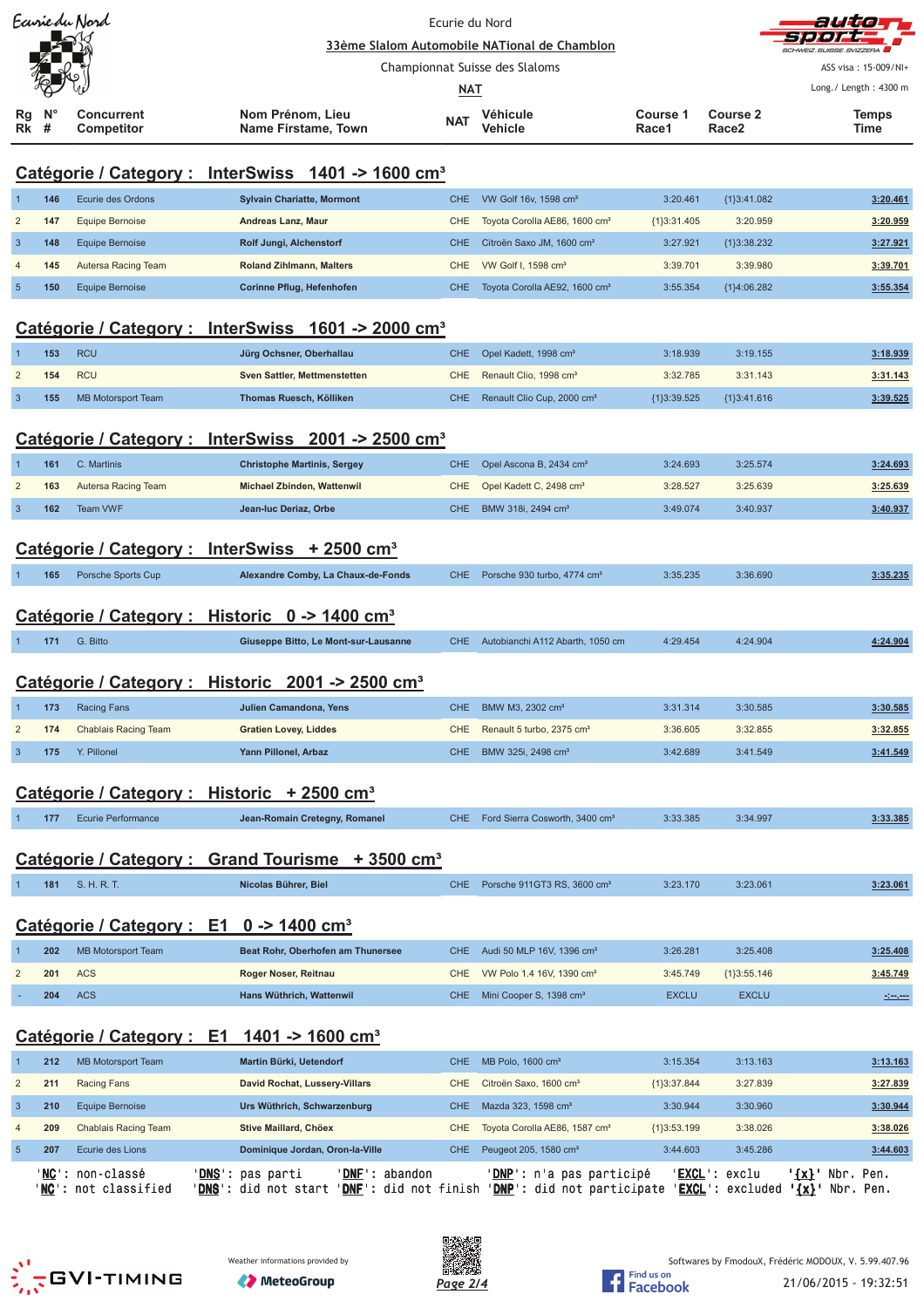|                                 | Ecurie du Nord<br>ا⁄صا | Ecurie du Nord<br>33ème Slalom Automobile NATional de Chamblon |                                         |            |                                  |                   | auto<br>-SI 91 01 00 00 00    |                                  |
|---------------------------------|------------------------|----------------------------------------------------------------|-----------------------------------------|------------|----------------------------------|-------------------|-------------------------------|----------------------------------|
|                                 |                        |                                                                |                                         |            |                                  |                   |                               | SCHWEIZ SUISSE SVIZZERA          |
|                                 | 砀                      |                                                                |                                         |            | Championnat Suisse des Slaloms   |                   |                               | ASS visa: 15-009/NI+             |
|                                 |                        |                                                                |                                         | <u>NAT</u> |                                  |                   |                               | Long. / Length: $4300 \text{ m}$ |
| $Rg$ $N^{\circ}$<br><b>Rk</b> # |                        | Concurrent<br><b>Competitor</b>                                | Nom Prénom, Lieu<br>Name Firstame, Town | <b>NAT</b> | Véhicule<br><b>Vehicle</b>       | Course 1<br>Race1 | Course 2<br>Race <sub>2</sub> | <b>Temps</b><br>Time             |
| 6                               | 213                    | Sägesser Motorsport                                            | <b>Marcel Eberhart, Uetendorf</b>       | CHE        | Opel Corsa, 1600 cm <sup>3</sup> | 3:59.779          | 3:59.687                      | 3:59.687                         |

## **Catégorie / Category : E1 1601 -> 2000 cm³**

|                 | 219 | <b>Equipe Bernoise</b>        | Danny Krieg, Altendorf                   | CHE.       | Audi A4 STW, 1997 cm <sup>3</sup>           | 3:16.895      | 3:12.671      | 3:12.671 |
|-----------------|-----|-------------------------------|------------------------------------------|------------|---------------------------------------------|---------------|---------------|----------|
| $\overline{2}$  | 224 | <b>RCU</b>                    | Peter Niederer, Güttingen                | <b>CHE</b> | Opel Kadett C GTE, 1998 cm <sup>3</sup>     | 3:16.065      | ${1}3:26.415$ | 3:16.065 |
| $\overline{3}$  | 226 | <b>Rikli Motorsport</b>       | Daniel Kammer, Latterbach                | <b>CHE</b> | Honda Civic Starkbox, 1998 cm <sup>3</sup>  | 3:17.968      | 3:17.472      | 3:17.472 |
| $\overline{4}$  | 217 | Autersa Racing Team           | <b>Daniel Wittwer, Forst</b>             | <b>CHE</b> | VW Golf 1 DWT, 1986 cm <sup>3</sup>         | 3:18.984      | 3:17.854      | 3:17.854 |
| $5\phantom{.0}$ | 240 | <b>RCU</b>                    | Manuel Santonastaso, Müllheim            | <b>CHE</b> | BMW 320, 1999 cm <sup>3</sup>               | 3:18.967      | {1}3:26.403   | 3:18.967 |
| 6               | 227 | N. Roberto                    | Nicola Roberto, Lussery-Villars          | <b>CHE</b> | Peugeot 205, 1998 cm <sup>3</sup>           | 3:19.642      | 3:24.036      | 3:19.642 |
| $\overline{7}$  | 234 | <b>ACS</b>                    | <b>Patrick Flammer, Glarus</b>           | <b>CHE</b> | Suzuki Swift, 1998 cm <sup>3</sup>          | 3:22.702      | 3:22.449      | 3:22.449 |
| $\bf 8$         | 243 | L. Monnier                    | <b>Ludovic Monnier, Rennaz</b>           | <b>CHE</b> | VW Golf gti 16v, 2000 cm <sup>3</sup>       | 3:23.270      | 3:22.998      | 3:22.998 |
| 9               | 218 | <b>ALL-IN Racing</b>          | Patrice Lopez, Valeyres sous Montagny    | <b>CHE</b> | VW Golf 16v, 1995 cm <sup>3</sup>           | 3:27.478      | 3:24.806      | 3:24.806 |
| 10              | 225 | <b>Ecurie Sporting Romont</b> | Jonas Magnin, Neyruz                     | <b>CHE</b> | Renault Clio Cup, 1998 cm <sup>3</sup>      | 3:24.999      | NC            | 3:24.999 |
| 11              | 231 | Racing Club Airbag            | Mike Günthart, Dielsdorf                 | CHE.       | Renault 5, 1998 cm <sup>3</sup>             | ${13:36.626}$ | 3:25.008      | 3:25.008 |
| 12              | 241 | Ecurie 13 Etoiles             | <b>Eddy Tapparel, Montana</b>            | <b>CHE</b> | Opel Kadett C City, 2000 cm <sup>3</sup>    | 3:27.370      | 3:25.164      | 3:25.164 |
| 13              | 242 | Sq. Corse Quadrifoglio        | Emanuele Tognacca, Brione Verzasca       | <b>CHE</b> | VW Golf 16V, 2000 cm <sup>3</sup>           | 3:28.864      | 3:26.204      | 3:26.204 |
| 14              | 228 | <b>ACS</b>                    | <b>Thierry Barraud, Rochefort</b>        | <b>CHE</b> | Renault Clio, 1998 cm <sup>3</sup>          | 3:26.731      | 3:26.515      | 3:26.515 |
| 15              | 230 | <b>Ecurie Sporting Romont</b> | <b>Richard Winiger, Nierlet les bois</b> | <b>CHE</b> | Honda R Rikli EVO 5, 1998 cm <sup>3</sup>   | 3:27.463      | ${1}3:38.710$ | 3:27.463 |
| 16              | 233 | L. Martinet                   | <b>Lucien Martinet, L'Isle</b>           | <b>CHE</b> | VW Golf, 1998 cm <sup>3</sup>               | 3:29.719      | 3:29.765      | 3:29.719 |
| 17              | 223 | Gruyère Racing Team           | Hervé Villoz, Sorens                     | <b>CHE</b> | Renault Clio RS evo, 1998 cm <sup>3</sup>   | 3:33.520      | <b>DNS</b>    | 3:33.520 |
| 18              | 239 | Gruyère Racing Team           | Frédéric Grand, Riaz                     | CHE        | Honda Civic Concept R, 1998 cm <sup>3</sup> | 3:35.005      | 3:35.361      | 3:35.005 |
| 19              | 232 | S. Pittet                     | Stéphane Pittet, Bottens                 | <b>CHE</b> | Renault Clio cup, 1998 cm <sup>3</sup>      | 3:39.074      | 3:36.750      | 3:36.750 |
| 20              | 237 | A. Bombardier                 | Alain Bombardier, Orbe                   | <b>CHE</b> | Renault Clio 3 Cup, 1998 cm <sup>3</sup>    | ${1}NC$       | 3:38.098      | 3:38.098 |
| 21              | 238 | Ec. Autom. Racing Fan's       | Aurélien Ernst, La Sarraz                | <b>CHE</b> | Renault Clio RS, 1998 cm <sup>3</sup>       | {1}4:12.821   | 3:39.554      | 3:39.554 |
| 22              | 222 | M. Joye                       | Michel-Roland Joye, Vallorbe             | <b>CHE</b> | Opel Kadett E GSI 16 / 1997, 1997           | 3:52.789      | 3:48.649      | 3:48.649 |
| 23              | 235 | M. Randin                     | <b>Michel Randin, Mervelier</b>          | <b>CHE</b> | Renault Clio 3 CUP, 1998 cm <sup>3</sup>    | 3:51.554      | 3:52.247      | 3:51.554 |
| 24              | 236 | H. Gfeller                    | Heinz Gfeller, Noflen                    | <b>CHE</b> | Renault Clio, 1998 cm <sup>3</sup>          | {1}3:57.037   | ${1}3:55.123$ | 3:55.123 |

# **Catégorie / Category : E1 2001 -> 2500 cm³**

|                | 255 | Equipe Bernoise    | Martin Betschen, Wängi          | CHE.       | Opel Kadett C, 2499 cm <sup>3</sup>     | 3:20.267      | ${13:30.583}$ | 3:20.267 |
|----------------|-----|--------------------|---------------------------------|------------|-----------------------------------------|---------------|---------------|----------|
| 2              | 251 | Racing Club Airbag | <b>Thomas Huwiler, Altwis</b>   | <b>CHE</b> | BMW E30 HRT, 2490 cm <sup>3</sup>       | 3:38.744      | 3:35.261      | 3:35.261 |
| $\overline{3}$ | 256 | At. de la Tzoumaz  | <b>Kevin Metroz, Liddes</b>     | <b>CHE</b> | BMW e30, 2500 cm <sup>3</sup>           | 3:38.931      | 3:37.798      | 3:37.798 |
| $\overline{4}$ | 254 | Racing Club Airbag | <b>Denise Huwiler, Altwis</b>   | CHE        | BMW E30 HRT, 2499 cm <sup>3</sup>       | 3:41.108      | 3:41.491      | 3:41.108 |
| -5             | 257 | At. de la Tzoumaz  | <b>Victor Darbellay, Liddes</b> | <b>CHE</b> | BMW E36, 2500 cm <sup>3</sup>           | ${13:51.326}$ | 3:41.134      | 3:41.134 |
| 6              | 203 | D. Clerc           | <b>Damien Clerc, Monthey</b>    | <b>CHE</b> | Renault R5 GT, 2375 cm <sup>3</sup>     | 3:46.601      | 3:47.246      | 3:46.601 |
| $\overline{7}$ | 252 | P. Tornare         | <b>Pascal Tornare, Cernier</b>  | <b>CHE</b> | BMW 323 T compact, 2494 cm <sup>3</sup> | 3:46.837      | 3:48.503      | 3:46.837 |
| 8              | 253 | Ecurie des Ordons  | Yvan Wenger, Moutier            | CHE        | BMW 325, 2497 cm <sup>3</sup>           | 3:53.240      | 3:49.907      | 3:49.907 |

## **Catégorie / Category : E1 2501 -> 3000 cm³**

| 263 | Autersa Racing Team                               | Martin Bürki, Heimenschwand                       |                                                  | CHE BMW E33, 3000 cm <sup>3</sup>                             | 3:18.861               | 3:17.495                                            | 3:17.495                     |
|-----|---------------------------------------------------|---------------------------------------------------|--------------------------------------------------|---------------------------------------------------------------|------------------------|-----------------------------------------------------|------------------------------|
| 262 | Chablais Racing Team                              | <b>Lionel Bellon, Monthey</b>                     |                                                  | CHE BMW E36 GTR, 2989 cm <sup>3</sup>                         | 3:31.210               | 3:29.311                                            | 3:29.311                     |
| 261 | V. Corboz                                         | <b>Virginie Corboz, Martigny</b>                  |                                                  | CHE Toyota Yaris 1.5ts turbo, 2545 cm <sup>3</sup>            | 3:48.163               | 3:46.946                                            | 3:46.946                     |
|     | ' <b>NC</b> ': non-classé<br>'NC': not classified | ' <b>DNS</b> ': pas parti<br>'DNS': did not start | 'DNF': abandon<br>' <b>DNF</b> ': did not finish | 'DNP': n'a pas participé<br><b>'DNP':</b> did not participate | ' <b>EXCL</b> ': exclu | $\{x\}$ '<br>' <b>EXCL</b> ': excluded<br>$\{x\}$ ' | Nbr.<br>Pen.<br>Nbr.<br>Pen. |



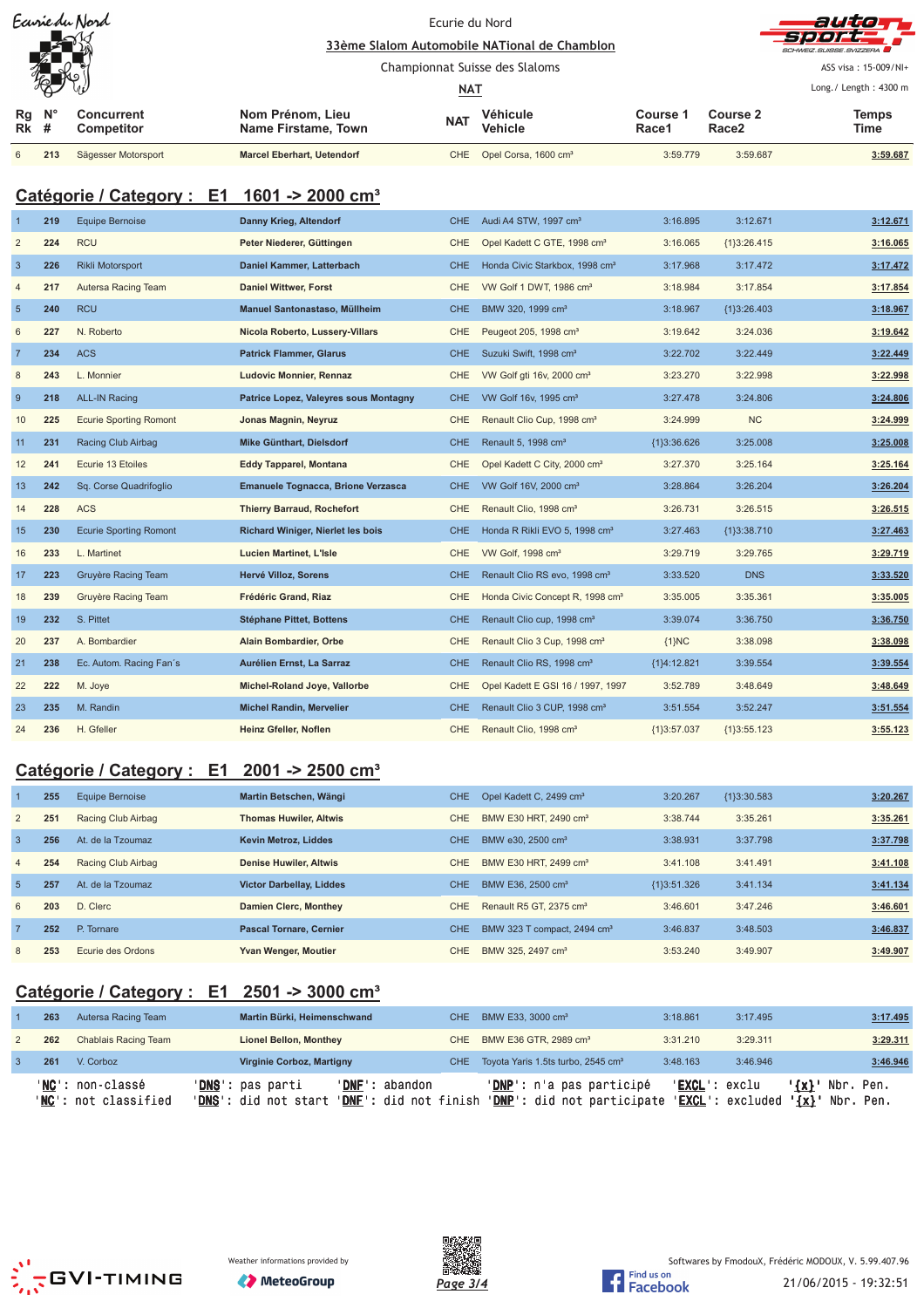| Ecurie du Nord<br>كاكتطبا<br>И |             |                                 |                                         | Ecurie du Nord<br>33ème Slalom Automobile NATional de Chamblon |                     |                   |                               |                                                 |
|--------------------------------|-------------|---------------------------------|-----------------------------------------|----------------------------------------------------------------|---------------------|-------------------|-------------------------------|-------------------------------------------------|
| ╱Д<br>冤                        |             |                                 |                                         | Championnat Suisse des Slaloms                                 |                     |                   |                               | SCHWEIZ SUISSE SVIZZERA<br>ASS visa: 15-009/NI+ |
|                                |             |                                 |                                         | <u>NAT</u>                                                     |                     |                   |                               | Long./ Length: 4300 m                           |
| Rg<br><b>Rk</b> #              | $N^{\circ}$ | Concurrent<br><b>Competitor</b> | Nom Prénom, Lieu<br>Name Firstame, Town | <b>NAT</b>                                                     | Véhicule<br>Vehicle | Course '<br>Race1 | Course 2<br>Race <sub>2</sub> | Temps<br><b>Time</b>                            |

## **Catégorie / Category : E1 + 3000 cm³**

|                | 279 | <b>Stadler Motorsport</b>     | Paul Büetiger, Lohn-Ammannsegg   | CHE.       | Porsche GT3 Cup, 3600 cm <sup>3</sup>        | 3:24.493      | 3:25.674    | 3:24.493         |
|----------------|-----|-------------------------------|----------------------------------|------------|----------------------------------------------|---------------|-------------|------------------|
| $\overline{2}$ | 271 | Ecurie des Ordons             | Sébastien Mattioni, Courrendlin  | CHE.       | Mazda 323, 3126 cm <sup>3</sup>              | 3:26.039      | 3:25.364    | 3:25.364         |
| $\overline{3}$ | 274 | <b>Ecurie Sporting Romont</b> | <b>Fabrice Winiger, Grolley</b>  | <b>CHE</b> | Seat Supercopa, 3373 cm <sup>3</sup>         | ${13:35.751}$ | 3:25.772    | 3:25.772         |
| $\overline{4}$ | 280 | <b>ACS</b>                    | <b>Michel Lovis, Orbe</b>        | CHE        | Subaru, 3600 cm <sup>3</sup>                 | 3:28.275      | 3:28.565    | 3:28.275         |
| 5              | 276 | Sq. Corse Quadrifoglio        | Fabio Cristoni, Péry             | CHE.       | Lancia Delta Integrale, 3392 cm <sup>3</sup> | 3:32.456      | {1}3:41.950 | 3:32.456         |
| 6              | 275 | Sq. Corse Quadrifoglio        | Christian Sonnenschein, Savigny  | CHE        | Lancia Delta Integrale, 3388 cm <sup>3</sup> | 3:39.342      | 3:38.224    | 3:38.224         |
| $\overline{7}$ | 215 | Racing Club Airbag            | Mirco Schwizgebel, Nürensdorf    | CHE.       | VW Golf 4 GTI, 3057 cm <sup>3</sup>          | 3:41.199      | {1}3:50.364 | 3:41.199         |
| 8              | 273 | Ecurie des Ordons             | Nicolas Jolidon, St-Brais        | <b>CHE</b> | BMW 120i, 3200 cm <sup>3</sup>               | 3:43.821      | <b>DNF</b>  | 3:43.821         |
|                | 278 | <b>ALL-IN Racing</b>          | <b>Nicolas Barraud, Cossonav</b> | CHE.       | BMW 318, 3534 cm <sup>3</sup>                | <b>DNF</b>    | <b>DNS</b>  | $-1 - 1 - 1 - 1$ |

### **Catégorie / Category : E2 SportCars 0 -> 2000 cm³**

|  | Scolaro             | Antonino Scolaro, Jona        | <b>ITA</b> | Elia Avrio ST, 1550 cm <sup>3</sup> | 3:12.091   | 3:09.682   | 3:09.682 |
|--|---------------------|-------------------------------|------------|-------------------------------------|------------|------------|----------|
|  | Gruyère Racing Team | Yannick Von Siebenthal, Aigle |            | $CHE$ Jema, 998 $cm3$               | <b>DNF</b> | <b>DNF</b> |          |

## **Catégorie / Category : E2 SingleSeater 0 -> 1400 cm³**

|  | M. Zimmermann     | Marc Zimmermann, Romainmôtier     | CHE FB-02, 1200 cm <sup>3</sup>      | 3:16.026    | 3:11.840   | 3:11.840 |
|--|-------------------|-----------------------------------|--------------------------------------|-------------|------------|----------|
|  | <b>ACS</b>        | <b>Christian Robert, Cheseaux</b> | CHE Arcobaleno Formule Europe, 998 c | 3:17.209    | 3:16.786   | 3:16.786 |
|  | At. de la Tzoumaz | Pierre Métroz, La Garde           | CHE Formule Europe Arcobaleno, 998 c | {1}3:25.269 | <b>DNF</b> | 3:25.269 |

## **Catégorie / Category : E2 SingleSeater 1401 -> 2000 cm³**

|                | 10 | Racing Club Airbag                                        | Philip Egli, Zürich                               |                                         | CHE.  | Dallara F394 Opel, 1998 cm <sup>3</sup>                | 2:55.948      | 2:53.556         |                        |                        | 2:53.556 |
|----------------|----|-----------------------------------------------------------|---------------------------------------------------|-----------------------------------------|-------|--------------------------------------------------------|---------------|------------------|------------------------|------------------------|----------|
|                | 11 | Ecurie des Ordons                                         | Jean-Marc Salomon, Courtedoux                     |                                         | CHE   | Formula Master Bossy Racing, 20                        | 2:57.592      | 2:54.319         |                        |                        | 2:54.319 |
| 3              | 12 | Sägesser Motorsport                                       | Marcel Maurer, Längenbühl                         |                                         | CHE - | Formel Renault Midland, 2000 cm <sup>3</sup>           | 3:02.444      | 2:59.484         |                        |                        | 2:59.484 |
| $\overline{4}$ | 9  | Racing Club Airbag                                        | Stefan Böhler, Schleinikon                        |                                         | CHE   | Formule Renault. 1998 cm <sup>3</sup>                  | 3:08.686      | ${2}DNF$         |                        |                        | 3:08.686 |
|                |    | ' <b>NC</b> ': non-classé<br>' <b>NC':</b> not classified | ' <b>DNS</b> ': pas parti<br>'DNS': did not start | 'DNF': abandon<br>'DNF': did not finish |       | 'DNP': n'a pas participé<br>'DNP': did not participate | 'EXCL': exclu | 'EXCL': excluded | $'$ {x} $'$<br>$\{x\}$ | Nbr. Pen.<br>Nbr. Pen. |          |

 **! "**





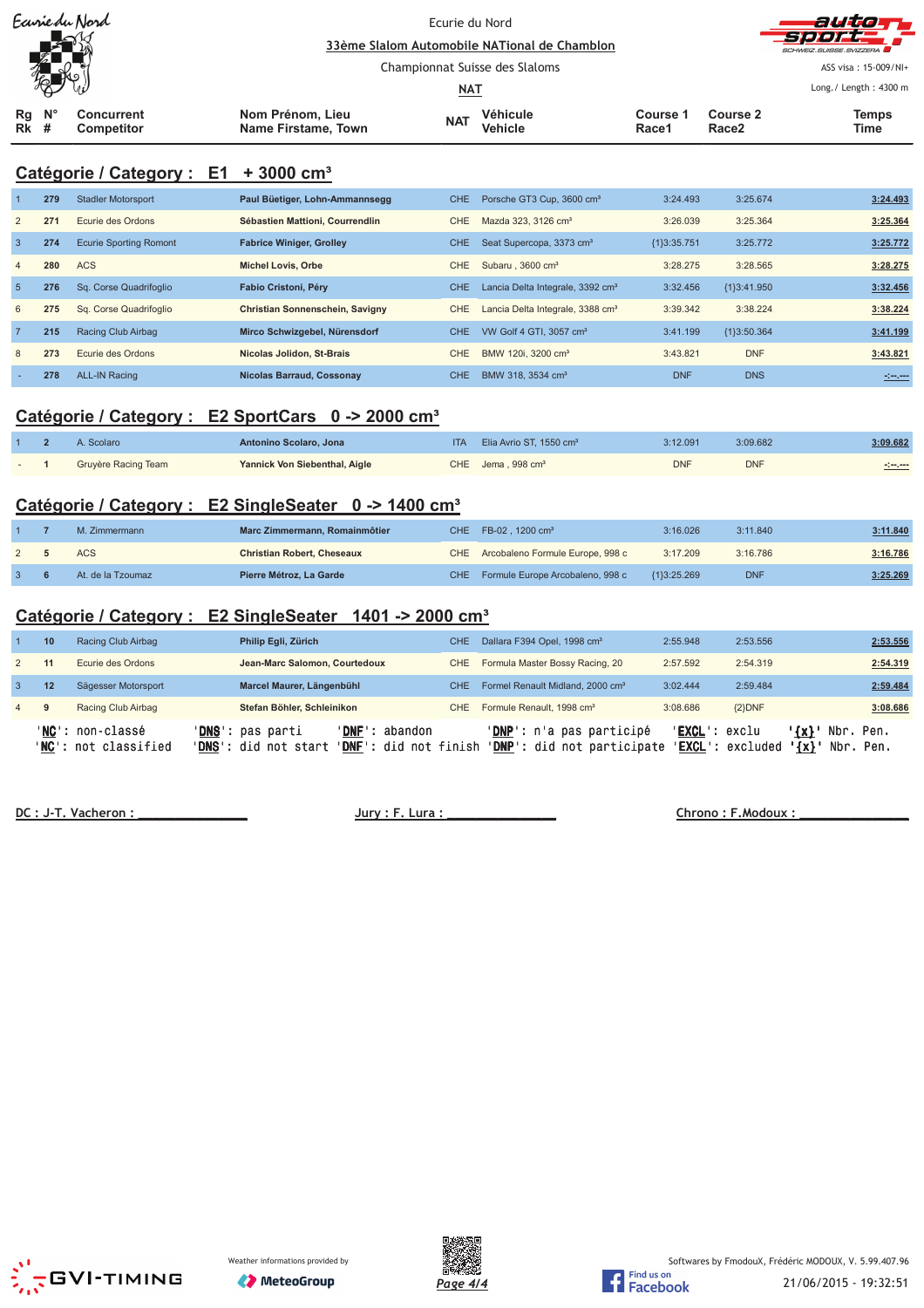|                         |                  | Eavrie du Nord                              |                                                                                                                                                          |            | autor                                        |                    |                          |                          |
|-------------------------|------------------|---------------------------------------------|----------------------------------------------------------------------------------------------------------------------------------------------------------|------------|----------------------------------------------|--------------------|--------------------------|--------------------------|
|                         |                  |                                             |                                                                                                                                                          |            | 33ème Slalom Automobile NATional de Chamblon |                    |                          |                          |
|                         |                  |                                             |                                                                                                                                                          |            | Championnat Suisse des Slaloms               |                    |                          | ASS visa: 15-009/NI+     |
|                         |                  |                                             |                                                                                                                                                          |            | <b>Classement Final Définitif OPC</b>        |                    |                          | Long./ Length: 4300 m    |
| Rg<br>Rk                | $N^{\circ}$<br># | <b>Concurrent</b><br><b>Competitor</b>      | Nom Prénom, Lieu<br>Name Firstame, Town                                                                                                                  | <b>NAT</b> | Véhicule<br>Vehicle                          | Course 1<br>Race1  | <b>Course 2</b><br>Race2 | <b>Temps</b><br>Time     |
|                         |                  |                                             | Catégorie / Category : Opel OPC Challenge 2001 -> 2500 cm <sup>3</sup>                                                                                   |            |                                              |                    |                          |                          |
|                         | 59               | F. Eggenberger                              | Fabian Eggenberger, Zürich                                                                                                                               | CHE        | Opel Adam S, 2319 cm <sup>3</sup>            | 3:44.937           | 3:42.696                 | 3:42.696                 |
| $\overline{\mathbf{c}}$ | 74               | <b>Equipe Bernoise</b>                      | Thierry Kilchenmann, Spiegel                                                                                                                             | <b>CHE</b> | Opel Adam S, 2319 cm <sup>3</sup>            | 3:45.242           | 3:43.126                 | 3:43.126                 |
| 3                       | 79               | Lugano Racing Team                          | Marcel Peter, Steg im Tösstal                                                                                                                            | <b>CHE</b> | Opel Adam S, 2319 cm <sup>3</sup>            | 3:45.667           | 3:44.203                 | 3:44.203                 |
| 4                       | 65               | ACS                                         | Marcel Muzzarelli, Amriswil                                                                                                                              | CHE        | Opel Adam S, 2319 cm <sup>3</sup>            | 3:44.913           | 3:44.627                 | 3:44.627                 |
| $\overline{5}$          | 86               | C. Zimmermann                               | Christian Zimmermann, Glarus                                                                                                                             | <b>CHE</b> | Opel Adam S, 2319 cm <sup>3</sup>            | 3:44.991           | 3:44.927                 | 3:44.927                 |
| 6                       | 55               | P. Lenzin                                   | Patrick Lenzin, Hunzenschwil                                                                                                                             | CHE        | Opel Adam S, 2319 cm <sup>3</sup>            | 3:45.457           | ${1}3:56.088$            | 3:45.457                 |
| $\overline{7}$          | 67               | <b>ACS</b>                                  | <b>Rolf Tremp, Ebnat Kappel</b>                                                                                                                          | <b>CHE</b> | Opel Adam S, 2319 cm <sup>3</sup>            | 3:47.236           | 3:45.478                 | 3:45.478                 |
| 8                       | 64               | F. Gubitosi                                 | Fabio Gubitosi, Chur                                                                                                                                     | CHE        | Opel Adam S, 2319 cm <sup>3</sup>            | ${1}3:55.246$      | 3:45.518                 | 3:45.518                 |
| 9                       | 51               | <b>ALL-IN Racing</b>                        | Etienne Beyeler, La Chaux                                                                                                                                | <b>CHE</b> | Opel Adam S, 2319 cm <sup>3</sup>            | 3:46.293           | 3:46.647                 | 3:46.293                 |
| 10                      | 62               | M. Vuilleumier                              | Mike Vuilleumier, Tramelan                                                                                                                               | <b>CHE</b> | Opel Adam S, 2319 cm <sup>3</sup>            | 3:46.295           | 3:47.659                 | 3:46.295                 |
| 11                      | 66               | <b>RCU</b>                                  | Jürg Jucker, Bauma                                                                                                                                       | <b>CHE</b> | Opel Adam S, 2319 cm <sup>3</sup>            | 3:46.959           | 3:46.443                 | 3:46.443                 |
| $12$                    | 82               | R. Zogg                                     | René Zogg, Auenstein                                                                                                                                     | CHE        | Opel Adam S, 2319 cm <sup>3</sup>            | ${1}3:58.598$      | 3:47.006                 | 3:47.006                 |
| 13                      | 72               | <b>Ecurie Basilisk</b>                      | Roland Schmid, Pfeffingen                                                                                                                                | <b>CHE</b> | Opel Adam S, 2319 cm <sup>3</sup>            | 3:51.007           | 3:47.297                 | 3:47.297                 |
| 14                      | 71               | <b>MB Motorsport Team</b>                   | Mike Bürki, Uetendorf                                                                                                                                    | CHE        | Opel Adam S, 2319 cm <sup>3</sup>            | ${1}3:57.769$      | 3:47.559                 | 3:47.559                 |
| 15                      | 78               | Ecurie du Nord                              | Guillaume Henchoz, Eclépens                                                                                                                              | <b>CHE</b> | Opel Adam S, 2319 cm <sup>3</sup>            | 3:47.989           | 3:48.862                 | 3:47.989                 |
| 16                      | 70               | E. Kobelt                                   | <b>Edy Kobelt, Wattwil</b>                                                                                                                               | CHE        | Opel Adam S, 2319 cm <sup>3</sup>            | 3:48.084           | 3:49.216                 | 3:48.084                 |
| 17                      | 89               | F. Vuilleumier                              | Franck Vuilleumier, Tramelan                                                                                                                             | <b>CHE</b> | Opel Adam S, 2319 cm <sup>3</sup>            | $\{2\}NC$          | 3:48.437                 | 3:48.437                 |
| 18                      | 61               | L. Bäumler                                  | Luc Bäumler, Untersiggenthal                                                                                                                             | <b>CHE</b> | Opel Adam S, 2319 cm <sup>3</sup>            | 3:49.237           | ${1}NC$                  | 3:49.237                 |
| 19                      | 56               | D. König                                    | Daniel König, Laupen                                                                                                                                     | <b>CHE</b> | Opel Adam S, 2319 cm <sup>3</sup>            | 3:49.423           | 3:49.310                 | 3:49.310                 |
| 20                      | 52               | Lugano Racing Team                          | Dominique Juple, Bauma                                                                                                                                   | CHE        | Opel Adam S, 2319 cm <sup>3</sup>            | 3:49.664           | 3:50.927                 | 3:49.664                 |
| 21                      | 80               | M. Fehr                                     | <b>Markus Fehr, Wetzikon</b>                                                                                                                             | <b>CHE</b> | Opel Adam S, 2319 cm <sup>3</sup>            | 3:50.319           | 3:50.780                 | 3:50.319                 |
| 22                      | 53               | J. Fehr                                     | Jürg Fehr, Wetzikon                                                                                                                                      | <b>CHE</b> | Opel Adam S, 2319 cm <sup>3</sup>            | 3:50.963           | 3:53.160                 | 3:50.963                 |
| 23                      | 57               | Racing Team Zäziwil                         | <b>Armin Saurer, Gunten</b>                                                                                                                              | CHE        | Opel Adam S, 2319 cm <sup>3</sup>            | 3:51.014           | ${1}4:03.698$            | 3:51.014                 |
| 24                      | 68               | D. Saucy                                    | Dylan Saucy, Boncourt                                                                                                                                    |            | CHE Opel Adam S, 2319 cm <sup>3</sup>        | 3:53.288           | 3:51.116                 | 3:51.116                 |
| 25                      | 75               | J. Jaquier                                  | Jean-Philippe Jaquier, Carrouge                                                                                                                          | CHE        | Opel Adam S, 2319 cm <sup>3</sup>            | 3:53.175           | 3:51.165                 | 3:51.165                 |
| 26                      | 81               | R. Vögtli                                   | Ronnie Vögtli, Hirschthal                                                                                                                                | <b>CHE</b> | Opel Adam S, 2319 cm <sup>3</sup>            | 3:52.349           | 3:54.695                 | 3:52.349                 |
| 27                      | 54               | L. Riggenbach                               | Lukas Riggenbach, Schlossrued                                                                                                                            | <b>CHE</b> | Opel Adam S, 2319 cm <sup>3</sup>            | 3:53.583           | 3:52.830                 | 3:52.830                 |
| 28                      | 58               | M. Zengaffinen                              | Manuel Zengaffinen, Sulgen                                                                                                                               | CHE        | Opel Adam S, 2319 cm <sup>3</sup>            | 3:54.827           | 3:53.260                 | 3:53.260                 |
| 29                      | 76               | M. Kurzen                                   | <b>Martin Kurzen, Spiez</b>                                                                                                                              | <b>CHE</b> | Opel Adam S, 2319 cm <sup>3</sup>            | 3:54.371           | 3:53.566                 | 3:53.566                 |
| 30                      | 73               | R. Hofmann                                  | Ronny Hofmann, Fischenthal                                                                                                                               | CHE        | Opel Adam S, 2319 cm <sup>3</sup>            | 3:56.036           | 3:53.784                 | 3:53.784                 |
| 31                      | 88               | L. Picariello                               | Luca Picariello, Schinznach- Bad                                                                                                                         | <b>CHE</b> | Opel Adam S, 2319 cm <sup>3</sup>            | 4:01.978           | 3:56.890                 | 3:56.890                 |
| 32                      | 84               | R. Müller                                   | Roman Müller, Steffisburg                                                                                                                                | CHE        | Opel Adam S, 2319 cm <sup>3</sup>            | 4:03.535           | 3:59.488                 | 3:59.488                 |
| 33                      | 60               | S. Romano                                   | Silvio Romano, Steinhausen                                                                                                                               | <b>CHE</b> | Opel Adam S, 2319 cm <sup>3</sup>            | 4:00.885           | 4:01.807                 | 4:00.885                 |
| 34                      | 91               | C. Felber                                   | Christine Felber, Maur                                                                                                                                   | <b>CHE</b> | Opel Adam S, 2319 cm <sup>3</sup>            | <b>NC</b>          | 4:01.362                 | 4:01.362                 |
| 35                      | 77               | P. Montavon                                 | Paul Montavon, Glovelier                                                                                                                                 | <b>CHE</b> | Opel Adam S, 2319 cm <sup>3</sup>            | 4:04.651           | 4:01.877                 | 4:01.877                 |
| 36                      | 90               | A. Reutlinger                               | <b>Andreas Reutlinger, Basel</b>                                                                                                                         | <b>CHE</b> | Opel Adam S, 2319 cm <sup>3</sup>            | 4:08.652           | 4:02.202                 | 4:02.202                 |
| 37                      | 87               | L. Tummarello                               | Luca Tummarello, Basel                                                                                                                                   | <b>CHE</b> | Opel Adam S, 2319 cm <sup>3</sup>            | 4:10.645           | 4:13.129                 | 4:10.645                 |
| 38                      | 63               | R. Gonthier                                 | René Gonthier, Maur                                                                                                                                      | CHE        | Opel Adam S, 2319 cm <sup>3</sup>            | 4:15.243           | 4:11.798                 | 4:11.798                 |
| 39                      | 85               | J. Hödl                                     | Josef Hödl, Felben- Wellhausen                                                                                                                           | <b>CHE</b> | Opel Adam S, 2319 cm <sup>3</sup>            | 4:13.028           | 4:14.160                 | 4:13.028                 |
| 40                      | 83               | A. Fink                                     | Andreas Fink, Bösingen                                                                                                                                   | CHE        | Opel Adam S, 2319 cm <sup>3</sup>            | 4:20.395           | 4:19.500                 | 4:19.500                 |
|                         | ' <u>NC</u> ' :  | ' <u>NC</u> ': non-classé<br>not classified | ' <u>DNS</u> ' :<br>'DNE': abandon<br>pas parti<br>DNS': did not start 'DNE': did not finish 'DNP': did not participate 'EXCL': excluded '{x}' Nbr. Pen. |            | ' <mark>DNP</mark> ': n'a pas participé      | ' <u>excl.</u> ' : | exclu                    | ' <u>{x}</u> ' Nbr. Pen. |

 **<u>DC : J-T. Vacheron : \_</u> \_ \_ \_ \_ \_ \_ \_ \_ \_ \_ \_ \_ \_ \_ \_ \_ Jury : F. Lura : \_ \_ \_ \_ \_ \_ \_ \_ \_ \_ \_ \_ \_ \_ \_ \_ \_ Chrono : F.Modoux :** 



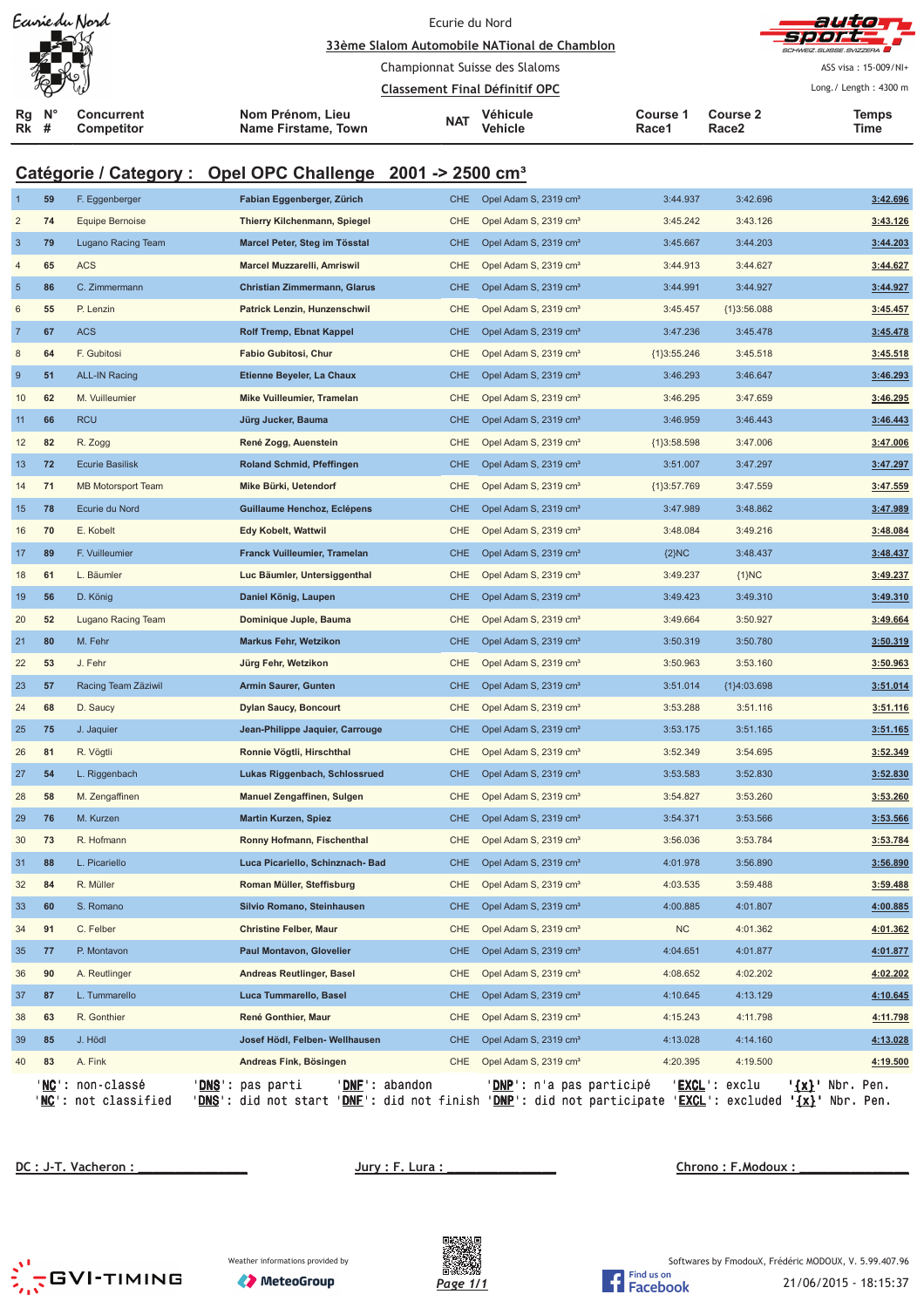| Ecurie du Nord                                                        |                                         | Ecurie du Nord                    |                                              |                   |                               | auto T                             |
|-----------------------------------------------------------------------|-----------------------------------------|-----------------------------------|----------------------------------------------|-------------------|-------------------------------|------------------------------------|
| كأكم                                                                  |                                         |                                   | 33ème Slalom Automobile NATional de Chamblon |                   |                               | SPOTE 1<br>SCHWEIZ SUISSE SVIZZERA |
|                                                                       |                                         |                                   | Championnat Suisse des Slaloms               |                   |                               | ASS visa: 15-009/NI+               |
| 処                                                                     |                                         | Classement Final Définitif Abarth |                                              |                   |                               | Long./ Length: 4300 m              |
| $\mathbf{N}^{\circ}$<br>Rq<br>Concurrent<br><b>Rk</b> #<br>Competitor | Nom Prénom, Lieu<br>Name Firstame, Town | <b>NAT</b>                        | Véhicule<br><b>Vehicle</b>                   | Course 1<br>Race1 | Course 2<br>Race <sub>2</sub> | <b>Temps</b><br>Time               |

# **Catégorie / Category : Abarth Trofeo Slalom 2001 -> 2500 cm³**

|                | 34 | <b>RCU</b>               | Renato Brunner, Rossrüti                   | CHE.       | Abarth 500, 2326 cm <sup>3</sup>            | 3:48.261      | 3:49.316      | 3:48.261 |
|----------------|----|--------------------------|--------------------------------------------|------------|---------------------------------------------|---------------|---------------|----------|
| 2              | 26 | Team Rallye Top          | Bruno Riesen, Oberbütschel                 | <b>CHE</b> | Abarth 500 1.4 SS, 2326 cm <sup>3</sup>     | 3:50.823      | 3:52.817      | 3:50.823 |
| $\overline{3}$ | 23 | <b>ACS</b>               | Martina Garovi, Sachseln                   | <b>CHE</b> | Abarth 695 TF, 2326 cm <sup>3</sup>         | 3:52.079      | 3:53.047      | 3:52.079 |
| $\overline{4}$ | 41 | C. Crevoiserat           | <b>Cyrille Crevoiserat, Courroux</b>       | <b>CHE</b> | Abarth, 2326 cm <sup>3</sup>                | 3:52.992      | 3:56.120      | 3:52.992 |
| 5              | 25 | Team Rallye Top          | Janine Wyssen, Spiezwiler                  | <b>CHE</b> | Abarth 500 1.4, 2326 cm <sup>3</sup>        | 3:53.078      | 3:53.571      | 3:53.078 |
| 6              | 21 | L. Monney                | <b>Ludovic Monney, Nierlet-les-Bois</b>    | <b>CHE</b> | Abarth 500 1.4, 2326 cm <sup>3</sup>        | 3:54.429      | 3:54.817      | 3:54.429 |
| $\overline{7}$ | 27 | <b>B.</b> Klossner       | Beat Klossner, Gümligen                    | <b>CHE</b> | Abarth 500 1.4 SS, 2326 cm <sup>3</sup>     | 3:58.161      | 3:56.315      | 3:56.315 |
| 8              | 20 | P. Gavillet              | <b>Pierre Gavillet, Esmonts</b>            | <b>CHE</b> | Abarth Punto, 2326 cm <sup>3</sup>          | 3:56.791      | 3:57.679      | 3:56.791 |
| 9              | 29 | P. Kasper                | Paul Kasper, Hergiswil                     | <b>CHE</b> | Abarth 500 Abarth 695 TF, 2326 c            | 3:57.300      | ${1}4:03.697$ | 3:57.300 |
| 10             | 32 | F. Hässig                | Florian Hässig, Chamblon                   | <b>CHE</b> | Abarth 501 1.4, 2326 cm <sup>3</sup>        | 3:58.609      | 3:58.781      | 3:58.609 |
| 11             | 30 | F. Silva Carneiro        | Fabio Daniel Silva Carneiro, Granges-Pacco | <b>CHE</b> | Abarth 500 1.4, 2326 cm <sup>3</sup>        | 4:02.047      | 3:58.896      | 3:58.896 |
| 12             | 28 | R. Walter                | Reho Walter, Hergiswil                     | <b>CHE</b> | Abarth 695 TF, 2326 cm <sup>3</sup>         | 4:01.425      | 4:00.218      | 4:00.218 |
| 13             | 22 | <b>B. Machado Soares</b> | Bruno Mickäel Machado Soares, Vilars-sur-  | <b>CHE</b> | Abarth 500 1.4, 2326 cm <sup>3</sup>        | 4:09.876      | 4:06.531      | 4:06.531 |
| 14             | 24 | R. Recher                | <b>Roland Recher, Pratteln</b>             | <b>CHE</b> | Abarth Punto esseesse, 2326 cm <sup>3</sup> | ${1}4:12.197$ | ${4}4:40.659$ | 4:12.197 |
| 15             | 31 | F. Minguely              | <b>Florian Minguely, Grolley</b>           | <b>CHE</b> | Abarth 500 1.4, 2326 cm <sup>3</sup>        | 4:29.049      | 4:25.235      | 4:25.235 |

### **Catégorie / Category : Abarth Trofeo SuperSport 2001 -> 2500 cm³**

| 33 | S. Burkhalter | Sylvain Burkhalter, Tramelan | CHE. | Abarth, 2326 cm <sup>3</sup> | 3:41.629 | 3:41.590 | 3:41.590 |
|----|---------------|------------------------------|------|------------------------------|----------|----------|----------|
|    |               |                              |      |                              |          |          |          |

## **Catégorie / Category : Abarth Trofeo Corsa 2001 -> 2500 cm³**

|                 | 44 | H. Leimer                                                | Hervé Leimer, Yverdon                                      |                    |                | CHE.       | Abarth 500, 2326 cm <sup>3</sup>         |                                                                          | 3:35.072                           | <b>NC</b>   |                    |                        | 3:35.072                                                                                                             |
|-----------------|----|----------------------------------------------------------|------------------------------------------------------------|--------------------|----------------|------------|------------------------------------------|--------------------------------------------------------------------------|------------------------------------|-------------|--------------------|------------------------|----------------------------------------------------------------------------------------------------------------------|
| $\overline{2}$  | 39 | <b>Team Rallye Top</b>                                   | Beat Wyssen, Spiezwiler                                    |                    |                | CHE        | Abarth 500 R3T 1.4, 2326 cm <sup>3</sup> |                                                                          | 3:39.969                           | 3:40.224    |                    |                        | 3:39.969                                                                                                             |
| $\overline{3}$  | 37 | Ecurie du Nord                                           | Luis Sanjuan, Yverdon                                      |                    |                | CHE        | Abarth 695, 2326 cm <sup>3</sup>         |                                                                          | 3:40.254                           | <b>DNF</b>  |                    |                        | 3:40.254                                                                                                             |
| $\overline{4}$  | 36 | A. Schwaller                                             | <b>Alexandre Schwaller, Corpataux</b>                      |                    |                | CHE        | Abarth 695 Assetto Corse EVO, 23         |                                                                          | 3:42.499                           | {1}4:00.050 |                    |                        | 3:42.499                                                                                                             |
| $5\overline{5}$ | 40 | M. Donnet                                                | <b>Martin Donnet, Monthey</b>                              |                    |                | CHE.       | Abarth 695 AC, 2326 cm <sup>3</sup>      |                                                                          | 3:49.996                           | 3:47.218    |                    |                        | 3:47.218                                                                                                             |
| 6               | 43 | P. Schwaller                                             | Patrick Schwaller, Nierlet-Les-Bois                        |                    |                | <b>CHE</b> | Abarth 695 Assetto Corse EVO, 23         |                                                                          | 3:53.649                           | 3:51.039    |                    |                        | 3:51.039                                                                                                             |
| $\overline{7}$  | 42 | A. Burkhalter                                            | André Burkhalter, Tramelan                                 |                    |                | CHE.       | Abarth 500, 2326 cm <sup>3</sup>         |                                                                          | 4:48.848                           | 4:20.056    |                    |                        | 4:20.056                                                                                                             |
|                 | 38 | J. Urgese                                                | Jeremy Urgese, Monthey                                     |                    |                | CHE        | Abarth 695, 2326 cm <sup>3</sup>         |                                                                          | <b>DNP</b>                         | <b>DNP</b>  |                    |                        | <u> 1990 - 1991 - 1992 - 1993 - 1994 - 1994 - 1994 - 1994 - 1994 - 1994 - 1994 - 1994 - 1994 - 1994 - 1994 - 199</u> |
|                 | 45 | C. Dos Santos                                            | <b>Correia Dos Santos, Monthey</b>                         |                    |                | CHE.       | Abarth 695, 2326 cm <sup>3</sup>         |                                                                          | <b>DNP</b>                         | <b>DNP</b>  |                    |                        |                                                                                                                      |
|                 |    | ' <b>NC':</b> non-classé<br>' <b>NC':</b> not classified | ' <b>DNS</b> ': pas parti<br>' <b>DNS</b> ': did not start | ' <b>DNF':</b> did | 'DNF': abandon | not finish |                                          | ' <b>DNP</b> ': n'a pas participé<br>' <b>DNP</b> ': did not participate | ' <b>EXCL</b> ': exclu<br>'EXCL' : | excluded    | $\{x\}$<br>$\{x\}$ | Nbr. Pen.<br>Nbr. Pen. |                                                                                                                      |

 **!!!!!!!!!!!!!!! "#!!!!!!!!!!!!!!! \$ %!!!!!!!!!!!!!!!**





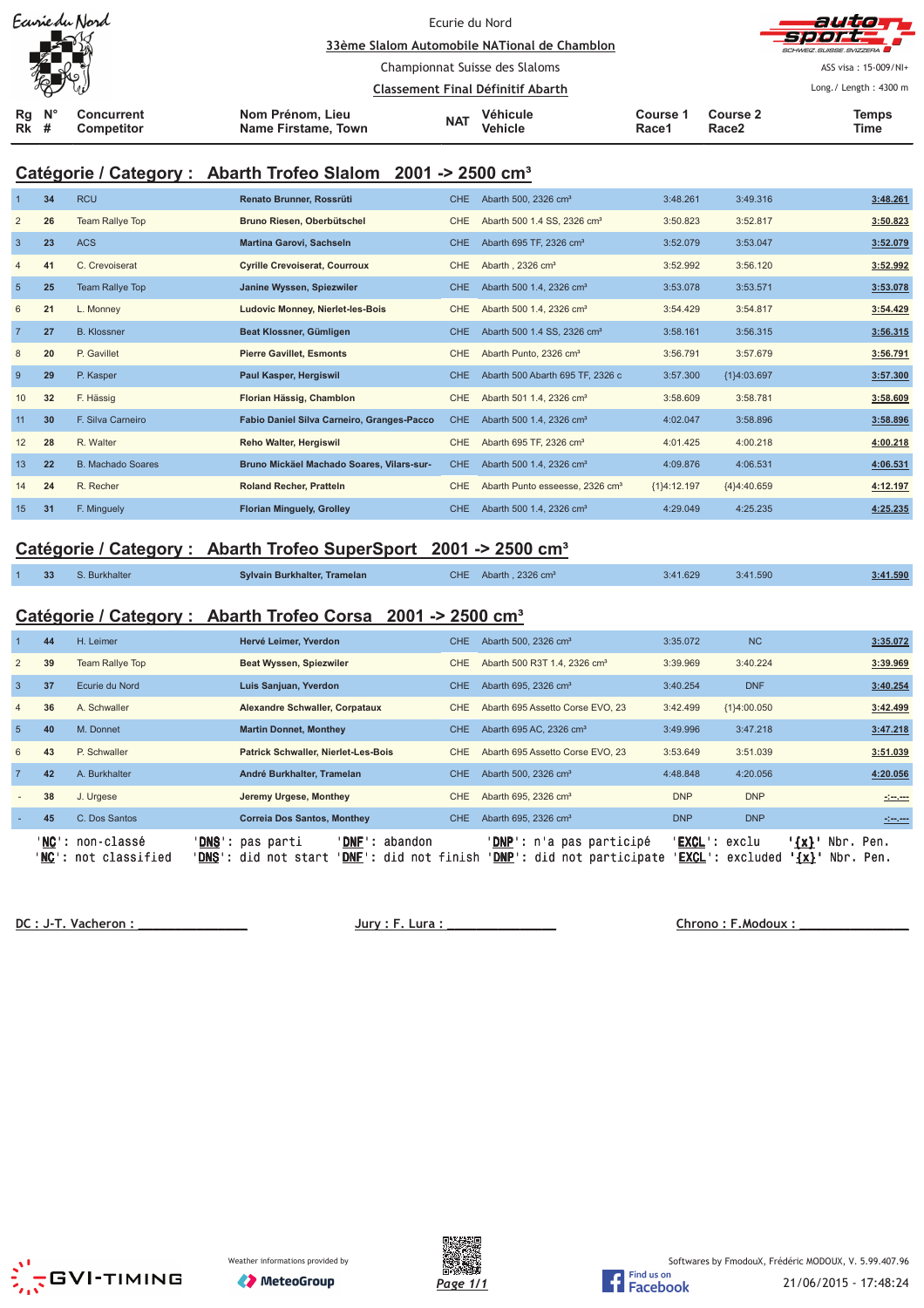Earriedu Nord

# Ecurie du Nord





Championnat Suisse des Slaloms

#### **<u>Scratch NAT</u>**

ASS visa: 15-009/NI+

|                | V<br>W                  |                  |                                 |                                          | <b>Scratch NAT</b> |                                            |                   |                          | Long./ Length: 4300 m    |
|----------------|-------------------------|------------------|---------------------------------|------------------------------------------|--------------------|--------------------------------------------|-------------------|--------------------------|--------------------------|
| Rg<br>Rk       | Grp                     | $N^{\circ}$<br># | <b>Concurrent</b><br>Competitor | Nom Prénom, Lieu<br>Name Firstname, Town | <b>NAT</b>         | Véhicule<br>Vehicle                        | Course 1<br>Race1 | <b>Course 2</b><br>Race2 | <b>Temps</b><br>Time     |
| $\mathbf{1}$   | E2-SS                   | 10               | Racing Club Airbag              | Egli Philip, Zürich                      | <b>CHE</b>         | Dallara F394 Opel, 1998 cm <sup>3</sup>    | 2:55.948          | 2:53.556                 | 2:53.556                 |
| $\overline{c}$ | E2-SS                   | 11               | Ecurie des Ordons               | Salomon Jean-Marc, Courtedoux            | CHE                | Formula Master Bossy Racing, 20            | 2:57.592          | 2:54.319                 | 2:54.319                 |
| $\mathbf{3}$   | E <sub>2</sub> -SS      | 12               | Sägesser Motorsport             | Maurer Marcel, Längenbühl                | <b>CHE</b>         | Formel Renault Midland, 2000 cm            | 3:02.444          | 2:59.484                 | 2:59.484                 |
| $\overline{4}$ | E <sub>2</sub> -SS      | 9                | Racing Club Airbag              | Böhler Stefan, Schleinikon               | <b>CHE</b>         | Formule Renault, 1998 cm <sup>3</sup>      | 3:08.686          | ${2}DNF$                 | 3:08.686                 |
| $\sqrt{5}$     | $E2-SC$ 2               |                  | A. Scolaro                      | Scolaro Antonino, Jona                   | <b>ITA</b>         | Elia Avrio ST, 1550 cm <sup>3</sup>        | 3:12.091          | 3:09.682                 | 3:09.682                 |
| 6              | E2-SS                   | $\overline{7}$   | M. Zimmermann                   | Zimmermann Marc, Romainmôtier            | CHE                | FB-02, 1200 cm <sup>3</sup>                | 3:16.026          | 3:11.840                 | 3:11.840                 |
| $\overline{7}$ | E <sub>1</sub>          | 219              | <b>Equipe Bernoise</b>          | <b>Krieg Danny, Altendorf</b>            | <b>CHE</b>         | Audi A4 STW, 1997 cm <sup>3</sup>          | 3:16.895          | 3:12.671                 | 3:12.671                 |
| 8              | E1                      | 212              | <b>MB Motorsport Team</b>       | Bürki Martin, Uetendorf                  | CHE                | MB Polo, 1600 cm <sup>3</sup>              | 3:15.354          | 3:13.163                 | 3:13.163                 |
| $\overline{9}$ | E1                      | 224              | <b>RCU</b>                      | Niederer Peter, Güttingen                | <b>CHE</b>         | Opel Kadett C GTE, 1998 cm <sup>3</sup>    | 3:16.065          | ${1}3:26.415$            | 3:16.065                 |
| 10             | E <sub>2</sub> -SS      | 5                | <b>ACS</b>                      | <b>Robert Christian, Cheseaux</b>        | CHE                | Arcobaleno Formule Europe, 998             | 3:17.209          | 3:16.786                 | 3:16.786                 |
| 11             | E <sub>1</sub>          | 226              | Rikli Motorsport                | Kammer Daniel, Latterbach                | <b>CHE</b>         | Honda Civic Starkbox, 1998 cm <sup>3</sup> | 3:17.968          | 3:17.472                 | 3:17.472                 |
| 12             | E1                      | 263              | Autersa Racing Team             | Bürki Martin, Heimenschwand              | <b>CHE</b>         | BMW E33, 3000 cm <sup>3</sup>              | 3:18.861          | 3:17.495                 | 3:17.495                 |
| 13             | E <sub>1</sub>          | 217              | Autersa Racing Team             | <b>Wittwer Daniel, Forst</b>             | <b>CHE</b>         | VW Golf 1 DWT, 1986 cm <sup>3</sup>        | 3:18.984          | 3:17.854                 | 3:17.854                 |
| 14             | <b>SSC</b>              | 107              | P. Golay                        | <b>Golay Philippe, Montricher</b>        | CHE                | Caterham Seven Csr200, 2300 c              | 3:18.196          | 3:18.944                 | 3:18.196                 |
| 15             | IS                      | 153              | <b>RCU</b>                      | Ochsner Jürg, Oberhallau                 | <b>CHE</b>         | Opel Kadett, 1998 cm <sup>3</sup>          | 3:18.939          | 3:19.155                 | 3:18.939                 |
| 16             | E1                      | 240              | <b>RCU</b>                      | Santonastaso Manuel, Müllheim            | <b>CHE</b>         | BMW 320, 1999 cm <sup>3</sup>              | 3:18.967          | ${1}3:26.403$            | 3:18.967                 |
| 17             | E <sub>1</sub>          | 227              | N. Roberto                      | Roberto Nicola, Lussery-Villars          | <b>CHE</b>         | Peugeot 205, 1998 cm <sup>3</sup>          | 3:19.642          | 3:24.036                 | 3:19.642                 |
| 18             | E1                      | 255              | <b>Equipe Bernoise</b>          | Betschen Martin, Wängi                   | <b>CHE</b>         | Opel Kadett C, 2499 cm <sup>3</sup>        | 3:20.267          | ${1}3:30.583$            | 3:20.267                 |
| 19             | N/ISN                   | 126              | <b>GT Motorsport</b>            | <b>Picard Anthony, Sonvilier</b>         | <b>CHE</b>         | Mistubishi Evo X, 3397 cm <sup>3</sup>     | 3:20.422          | ${1}3:29.615$            | 3:20.422                 |
| 20             | IS                      | 146              | Ecurie des Ordons               | <b>Chariatte Sylvain, Mormont</b>        | CHE                | VW Golf 16v, 1598 cm <sup>3</sup>          | 3:20.461          | ${1}3:41.082$            | 3:20.461                 |
| 21             | IS                      | 147              | <b>Equipe Bernoise</b>          | <b>Lanz Andreas, Maur</b>                | <b>CHE</b>         | Toyota Corolla AE86, 1600 cm <sup>3</sup>  | ${1}3:31.405$     | 3:20.959                 | 3:20.959                 |
| 22             | <b>SSC</b>              | 110              | <b>ACS</b>                      | Mächler Albin, Wangen                    | CHE                | BMW M4 Coupé, 5064 cm <sup>3</sup>         |                   | 3:21.777                 | 3:21.777                 |
| 23             | E1                      | 234              |                                 |                                          | <b>CHE</b>         |                                            | ${1}3:31.664$     |                          |                          |
|                | E1                      | 243              | <b>ACS</b>                      | <b>Flammer Patrick, Glarus</b>           | CHE                | Suzuki Swift, 1998 cm <sup>3</sup>         | 3:22.702          | 3:22.449                 | 3:22.449                 |
| 24             | GT                      |                  | L. Monnier                      | <b>Monnier Ludovic, Rennaz</b>           |                    | VW Golf gti 16v, 2000 cm <sup>3</sup>      | 3:23.270          | 3:22.998                 | 3:22.998                 |
| 25             |                         | 181              | S. H. R. T.                     | Bührer Nicolas, Biel                     | <b>CHE</b>         | Porsche 911GT3 RS, 3600 cm <sup>3</sup>    | 3:23.170          | 3:23.061                 | 3:23.061                 |
| 26             | E1                      | 279              | <b>Stadler Motorsport</b>       | Büetiger Paul, Lohn-Ammannsegg           | CHE                | Porsche GT3 Cup, 3600 cm <sup>3</sup>      | 3:24.493          | 3:25.674                 | 3:24.493                 |
| 27             | IS                      | 161              | C. Martinis                     | <b>Martinis Christophe, Sergey</b>       | <b>CHE</b>         | Opel Ascona B, 2434 cm <sup>3</sup>        | 3:24.693          | 3:25.574                 | 3:24.693                 |
| 28             | E1                      | 218              | <b>ALL-IN Racing</b>            | Lopez Patrice, Valeyres sous Montagny    | CHE                | VW Golf 16v, 1995 cm <sup>3</sup>          | 3:27.478          | 3:24.806                 | 3:24.806                 |
| 29             | E1                      | 225              | <b>Ecurie Sporting Romont</b>   | <b>Magnin Jonas, Neyruz</b>              | <b>CHE</b>         | Renault Clio Cup, 1998 cm <sup>3</sup>     | 3:24.999          | <b>NC</b>                | 3:24.999                 |
| 30             | E1                      | 231              | Racing Club Airbag              | Günthart Mike, Dielsdorf                 | CHE                | Renault 5, 1998 cm <sup>3</sup>            | ${1}3:36.626$     | 3:25.008                 | 3:25.008                 |
| 31             | E1                      | 241              | Ecurie 13 Etoiles               | <b>Tapparel Eddy, Montana</b>            | <b>CHE</b>         | Opel Kadett C City, 2000 cm <sup>3</sup>   | 3:27.370          | 3:25.164                 | 3:25.164                 |
| 32             | E2-SS                   | 6                | At. de la Tzoumaz               | Métroz Pierre, La Garde                  | CHE                | Formule Europe Arcobaleno, 998             | ${1}3:25.269$     | <b>DNF</b>               | 3:25.269                 |
| 33             | E <sub>1</sub>          | 271              | Ecurie des Ordons               | Mattioni Sébastien, Courrendlin          | <b>CHE</b>         | Mazda 323, 3126 cm <sup>3</sup>            | 3:26.039          | 3:25.364                 | 3:25.364                 |
| 34             | E1                      | 202              | <b>MB Motorsport Team</b>       | Rohr Beat, Oberhofen am Thunersee        | CHE                | Audi 50 MLP 16V, 1396 cm <sup>3</sup>      | 3:26.281          | 3:25.408                 | 3:25.408                 |
| 35             | IS                      | 163              | Autersa Racing Team             | Zbinden Michael, Wattenwil               | <b>CHE</b>         | Opel Kadett C, 2498 cm <sup>3</sup>        | 3:28.527          | 3:25.639                 | 3:25.639                 |
| 36             | E1                      | 274              | <b>Ecurie Sporting Romont</b>   | <b>Winiger Fabrice, Grolley</b>          | CHE                | Seat Supercopa, 3373 cm <sup>3</sup>       | ${1}3:35.751$     | 3:25.772                 | 3:25.772                 |
| 37             | E <sub>1</sub>          | 242              | Sq. Corse Quadrifoglio          | Tognacca Emanuele, Brione Verzasca       | <b>CHE</b>         | VW Golf 16V, 2000 cm <sup>3</sup>          | 3:28.864          | 3:26.204                 | 3:26.204                 |
| 38             | E1                      | 228              | <b>ACS</b>                      | <b>Barraud Thierry, Rochefort</b>        | CHE                | Renault Clio, 1998 cm <sup>3</sup>         | 3:26.731          | 3:26.515                 | 3:26.515                 |
| 39             | N/ISN                   | 125              | Racing Club Airbag              | <b>Halter Joe, Ennetmoos</b>             | <b>CHE</b>         | Mitsubishi Lancer EVO VII, 3395 c          | ${1}3:34.301$     | 3:27.405                 | 3:27.405                 |
| 40             | E1                      | 230              | <b>Ecurie Sporting Romont</b>   | Winiger Richard, Nierlet les bois        | CHE                | Honda R Rikli EVO 5, 1998 cm <sup>3</sup>  | 3:27.463          | ${1}3:38.710$            | 3:27.463                 |
| 41             | E <sub>1</sub>          | 211              | Racing Fans                     | <b>Rochat David, Lussery-Villars</b>     | <b>CHE</b>         | Citroën Saxo, 1600 cm <sup>3</sup>         | ${1}3:37.844$     | 3:27.839                 | 3:27.839                 |
| 42             | IS                      | 148              | <b>Equipe Bernoise</b>          | Jungi Rolf, Alchenstorf                  | CHE                | Citroën Saxo JM, 1600 cm <sup>3</sup>      | 3:27.921          | ${1}3:38.232$            | 3:27.921                 |
| 43             | E1                      | 280              | <b>ACS</b>                      | Lovis Michel, Orbe                       | <b>CHE</b>         | Subaru, 3600 cm <sup>3</sup>               | 3:28.275          | 3:28.565                 | 3:28.275                 |
| 44             | E1                      | 262              | <b>Chablais Racing Team</b>     | <b>Bellon Lionel, Monthey</b>            | CHE                | BMW E36 GTR, 2989 cm <sup>3</sup>          | 3:31.210          | 3:29.311                 | 3:29.311                 |
| 45             | E <sub>1</sub>          | 233              | L. Martinet                     | <b>Martinet Lucien, L'Isle</b>           | <b>CHE</b>         | VW Golf, 1998 cm <sup>3</sup>              | 3:29.719          | 3:29.765                 | 3:29.719                 |
| 46             | <b>HIST</b>             | 173              | Racing Fans                     | Camandona Julien, Yens                   | CHE                | BMW M3, 2302 cm <sup>3</sup>               | 3:31.314          | 3:30.585                 | 3:30.585                 |
| 47             | E1                      | 210              | <b>Equipe Bernoise</b>          | Wüthrich Urs, Schwarzenburg              | CHE                | Mazda 323, 1598 cm <sup>3</sup>            | 3:30.944          | 3:30.960                 | 3:30.944                 |
|                | <u>NC</u> ': non-classé |                  | ' <u>DNS</u> ': pas parti       | ' <u>DNF</u> ': abandon                  |                    | ' <u>DNP</u> ': n'a pas participé          | 'Excl ' :         | exclu                    | ' <u>{x}</u> ' Nbr. Pen. |

'<u>NC</u>': not classified '<u>DNS</u>': did not start '<u>DNF</u>': did not finish '<u>DNP</u>': did not participate '<u>EXCL</u>': excluded **'<u>{x}</u>'** Nbr. Pen.



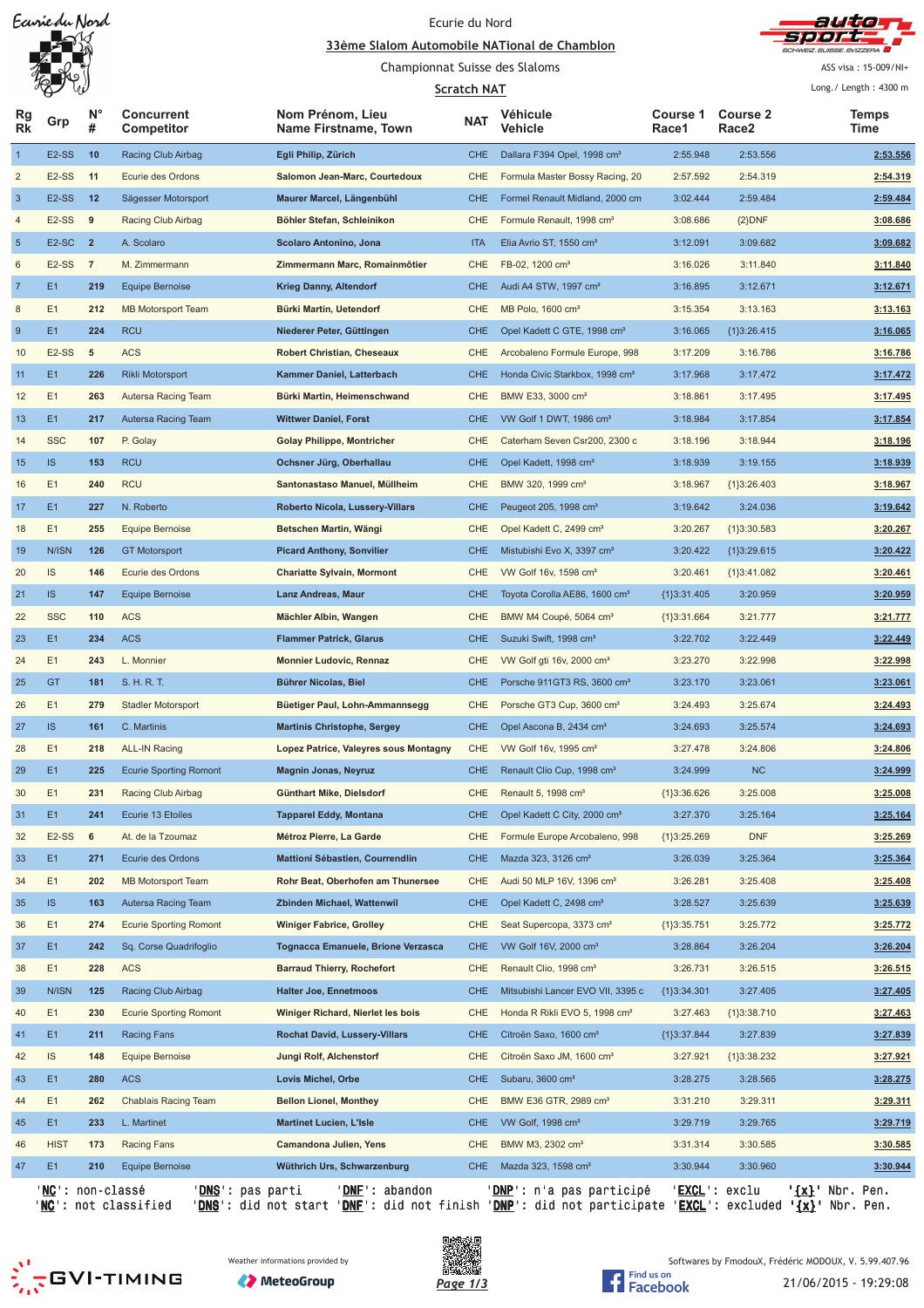Earriedu Nord

# Ecurie du Nord





Championnat Suisse des Slaloms

#### **<u>Scratch NA</u>**

ASS visa: 15-009/NI+

|          | W<br>P                    |         |                                 |                                          | <b>Scratch NAT</b> |                                                |                   |                          | Long./ Length: 4300 m    |
|----------|---------------------------|---------|---------------------------------|------------------------------------------|--------------------|------------------------------------------------|-------------------|--------------------------|--------------------------|
| Rg<br>Rk | Grp                       | N°<br># | <b>Concurrent</b><br>Competitor | Nom Prénom, Lieu<br>Name Firstname, Town | <b>NAT</b>         | Véhicule<br>Vehicle                            | Course 1<br>Race1 | <b>Course 2</b><br>Race2 | Temps<br>Time            |
| 48       | IS                        | 154     | <b>RCU</b>                      | <b>Sattler Sven, Mettmenstetten</b>      | <b>CHE</b>         | Renault Clio, 1998 cm <sup>3</sup>             | 3:32.785          | 3:31.143                 | 3:31.143                 |
| 49       | SuperS                    | 102     | Scuderia Taifyn                 | Bering Michael, Le Locle                 | CHE                | Honda Integra Type R, 1798 cm <sup>3</sup>     | 3:33.825          | 3:31.839                 | 3:31.839                 |
| 50       | SuperS                    | 103     | <b>RCU</b>                      | Morgenegg Jakob, Bargen                  | <b>CHE</b>         | Subaru BRZ, 1998 cm <sup>3</sup>               | 3:34.108          | 3:32.393                 | 3:32.393                 |
| 51       | E1                        | 276     | Sq. Corse Quadrifoglio          | Cristoni Fabio, Péry                     | CHE                | Lancia Delta Integrale, 3392 cm <sup>3</sup>   | 3:32.456          | ${1}3:41.950$            | 3:32.456                 |
| 52       | <b>HIST</b>               | 174     | <b>Chablais Racing Team</b>     | <b>Lovey Gratien, Liddes</b>             | <b>CHE</b>         | Renault 5 turbo, 2375 cm <sup>3</sup>          | 3:36.605          | 3:32.855                 | 3:32.855                 |
| 53       | <b>HIST</b>               | 177     | Ecurie Performance              | <b>Cretegny Jean-Romain, Romanel</b>     | CHE                | Ford Sierra Cosworth, 3400 cm <sup>3</sup>     | 3:33.385          | 3:34.997                 | 3:33.385                 |
| 54       | E1                        | 223     | Gruyère Racing Team             | Villoz Hervé, Sorens                     | <b>CHE</b>         | Renault Clio RS evo, 1998 cm <sup>3</sup>      | 3:33.520          | <b>DNS</b>               | 3:33.520                 |
| 55       | N/ISN                     | 123     | At. de la Tzoumaz               | <b>Frossard Anael, Liddes</b>            | CHE                | Renault Clio, 1998 cm <sup>3</sup>             | ${1}3:47.173$     | 3:34.202                 | 3:34.202                 |
| 56       | IS.                       | 142     | <b>Equipe Bernoise</b>          | Moser Stephan, Düdingen                  | <b>CHE</b>         | Toyota Yaris, 1340 cm <sup>3</sup>             | 3:36.753          | 3:34.593                 | 3:34.593                 |
| 57       | E1                        | 239     | Gruyère Racing Team             | Grand Frédéric, Riaz                     | CHE                | Honda Civic Concept R, 1998 cm <sup>3</sup>    | 3:35.005          | 3:35.361                 | 3:35.005                 |
| 58       | <b>IS</b>                 | 165     | Porsche Sports Cup              | Comby Alexandre, La Chaux-de-Fonds       | <b>CHE</b>         | Porsche 930 turbo, 4774 cm <sup>3</sup>        | 3:35.235          | 3:36.690                 | 3:35.235                 |
| 59       | E1                        | 251     | Racing Club Airbag              | <b>Huwiler Thomas, Altwis</b>            | CHE                | BMW E30 HRT, 2490 cm <sup>3</sup>              | 3:38.744          | 3:35.261                 | 3:35.261                 |
| 60       | <b>N/ISN</b>              | 127     | <b>Equipe Bernoise</b>          | Schnidrig René, Spiez                    | <b>CHE</b>         | Mitsubishi Evo 10, 3400 cm <sup>3</sup>        | ${1}3:35.869$     | ${1}3:35.805$            | 3:35.805                 |
| 61       | A/ISA                     | 115     | Ecurie de Genève                | <b>Newton Warren, Geneve</b>             | CHE                | Peugeot 106 s 16, 1587 cm <sup>3</sup>         | ${1}3:46.551$     | 3:36.593                 | 3:36.593                 |
| 62       | E1                        | 232     | S. Pittet                       | <b>Pittet Stéphane, Bottens</b>          | <b>CHE</b>         | Renault Clio cup, 1998 cm <sup>3</sup>         | 3:39.074          | 3:36.750                 | 3:36.750                 |
| 63       | E1                        | 256     | At. de la Tzoumaz               | <b>Metroz Kevin, Liddes</b>              | <b>CHE</b>         | BMW e30, 2500 cm <sup>3</sup>                  | 3:38.931          | 3:37.798                 | 3:37.798                 |
| 64       | E1                        | 209     | <b>Chablais Racing Team</b>     | <b>Maillard Stive, Chöex</b>             | <b>CHE</b>         | Toyota Corolla AE86, 1587 cm <sup>3</sup>      | ${1}3:53.199$     | 3:38.026                 | 3:38.026                 |
| 65       | E1                        | 237     | A. Bombardier                   | <b>Bombardier Alain, Orbe</b>            | <b>CHE</b>         | Renault Clio 3 Cup, 1998 cm <sup>3</sup>       | ${1}NC$           | 3:38.098                 | 3:38.098                 |
| 66       | E1                        | 275     | Sq. Corse Quadrifoglio          | Sonnenschein Christian, Savigny          | <b>CHE</b>         | Lancia Delta Integrale, 3388 cm <sup>3</sup>   | 3:39.342          | 3:38.224                 | 3:38.224                 |
| 67       | N/ISN                     | 117     | Bödeli Racing Club              | Thöni Hanspeter, Brienz                  | CHE                | Peugeot 106, 1587 cm <sup>3</sup>              | 3:38.308          | 3:38.782                 | 3:38.308                 |
| 68       | <b>SSC</b>                | 108     | R. Ziegler                      | Ziegler Robert, Winterthur               | <b>CHE</b>         | Porsche GT3, 3600 cm <sup>3</sup>              | 3:39.508          | 3:39.124                 | 3:39.124                 |
| 69       | IS                        | 155     | <b>MB Motorsport Team</b>       | Ruesch Thomas, Kölliken                  | CHE                | Renault Clio Cup, 2000 cm <sup>3</sup>         | ${1}3:39.525$     | ${1}3:41.616$            | 3:39.525                 |
| 70       | E1                        | 238     | Ec. Autom. Racing Fan's         | Ernst Aurélien, La Sarraz                | <b>CHE</b>         | Renault Clio RS, 1998 cm <sup>3</sup>          | ${1}4:12.821$     | 3:39.554                 | 3:39.554                 |
| 71       | IS                        | 145     | Autersa Racing Team             | Zihlmann Roland, Malters                 | CHE                | VW Golf I, 1598 cm <sup>3</sup>                | 3:39.701          | 3:39.980                 | 3:39.701                 |
| 72       | <b>SuperS</b>             | 105     | <b>RCU</b>                      | <b>Eisenbart Peter, Jonschwil</b>        | <b>CHE</b>         | Ford Escort RS Cosworth, 3397 c                | 3:40.009          | 3:39.705                 | 3:39.705                 |
| 73       | <b>A/ISA</b>              | 131     | Racing Club Jurassien           | Viesti Francesco, Moutier                | CHE                | Citroën Saxo, 1587 cm <sup>3</sup>             | 3:39.743          | 3:47.810                 | 3:39.743                 |
| 74       | IS.                       | 162     | <b>Team VWF</b>                 | Deriaz Jean-luc, Orbe                    | <b>CHE</b>         | BMW 318i, 2494 cm <sup>3</sup>                 | 3:49.074          | 3:40.937                 | 3:40.937                 |
| 75       | E1                        | 254     | Racing Club Airbag              | <b>Huwiler Denise, Altwis</b>            | <b>CHE</b>         | BMW E30 HRT, 2499 cm <sup>3</sup>              | 3:41.108          | 3:41.491                 | 3:41.108                 |
| 76       | E1                        | 257     | At. de la Tzoumaz               | <b>Darbellay Victor, Liddes</b>          | <b>CHE</b>         | BMW E36, 2500 cm <sup>3</sup>                  | ${1}3:51.326$     | 3:41.134                 | 3:41.134                 |
| 77       | E1                        | 215     | Racing Club Airbag              | Schwizgebel Mirco, Nürensdorf            | CHE                | VW Golf 4 GTI, 3057 cm <sup>3</sup>            | 3:41.199          | ${1}3:50.364$            | 3:41.199                 |
| 78       | <b>HIST</b>               | 175     | Y. Pillonel                     | <b>Pillonel Yann, Arbaz</b>              | <b>CHE</b>         | BMW 325i, 2498 cm <sup>3</sup>                 | 3:42.689          | 3:41.549                 | 3:41.549                 |
| 79       | <b>A/ISA</b>              | 133     | A. Jaquemet                     | <b>Jaquemet Alain, Ferlens</b>           | CHE                | Renault, 1998 cm <sup>3</sup>                  | ${1}3:49.855$     | 3:41.827                 | 3:41.827                 |
| 80       | E1                        | 273     | Ecurie des Ordons               | <b>Jolidon Nicolas, St-Brais</b>         | <b>CHE</b>         | BMW 120i, 3200 cm <sup>3</sup>                 | 3:43.821          | <b>DNF</b>               | 3:43.821                 |
| 81       | N/ISN                     | 116     | Ecurie des Ordons               | <b>Schmidt Henri, Porrentruy</b>         | CHE                | Peugeot 106 GTI, 1587 cm <sup>3</sup>          | 3:46.061          | 3:43.914                 | 3:43.914                 |
| 82       | E1                        | 207     | Ecurie des Lions                | Jordan Dominique, Oron-la-Ville          | <b>CHE</b>         | Peugeot 205, 1580 cm <sup>3</sup>              | 3:44.603          | 3:45.286                 | 3:44.603                 |
| 83       | E1                        | 201     | <b>ACS</b>                      | Noser Roger, Reitnau                     | CHE                | VW Polo 1.4 16V, 1390 cm <sup>3</sup>          | 3:45.749          | ${1}3:55.146$            | 3:45.749                 |
| 84       | E1                        | 203     | D. Clerc                        | <b>Clerc Damien, Monthey</b>             | <b>CHE</b>         | Renault R5 GT, 2375 cm <sup>3</sup>            | 3:46.601          | 3:47.246                 | 3:46.601                 |
| 85       | E1                        | 252     | P. Tornare                      | <b>Tornare Pascal, Cernier</b>           | CHE                | BMW 323 T compact, 2494 cm <sup>3</sup>        | 3:46.837          | 3:48.503                 | 3:46.837                 |
| 86       | E1                        | 261     | V. Corboz                       | <b>Corboz Virginie, Martigny</b>         | <b>CHE</b>         | Toyota Yaris 1.5ts turbo, 2545 cm <sup>3</sup> | 3:48.163          | 3:46.946                 | 3:46.946                 |
| 87       | IS                        | 141     | At. de la Tzoumaz               | <b>Faure Sylvain, Sierre</b>             | CHE                | Peugeot 106, 1293 cm <sup>3</sup>              | 3:49.455          | 3:47.446                 | 3:47.446                 |
| 88       | E1                        | 222     | M. Joye                         | Joye Michel-Roland, Vallorbe             | <b>CHE</b>         | Opel Kadett E GSI 16 / 1997, 199               | 3:52.789          | 3:48.649                 | 3:48.649                 |
| 89       | SuperS                    | 101     | <b>RCU</b>                      | Kuhn Oski, Zürich                        | CHE                | Honda Integra Type R, 1797 cm <sup>3</sup>     | 3:50.444          | 3:49.016                 | 3:49.016                 |
| 90       | E1                        | 253     | Ecurie des Ordons               | Wenger Yvan, Moutier                     | <b>CHE</b>         | BMW 325, 2497 cm <sup>3</sup>                  | 3:53.240          | 3:49.907                 | 3:49.907                 |
| 91       | N/ISN                     | 120     | <b>Team Trajectoire</b>         | Rohrbach Yann, Bienne                    | CHE                | Peugeot 106 gti, 1587 cm <sup>3</sup>          | <b>DNF</b>        | 3:50.849                 | 3:50.849                 |
| 92       | E1                        | 235     | M. Randin                       | Randin Michel, Mervelier                 | <b>CHE</b>         | Renault Clio 3 CUP, 1998 cm <sup>3</sup>       | 3:51.554          | 3:52.247                 | 3:51.554                 |
| 93       | E1                        | 236     | H. Gfeller                      | Gfeller Heinz, Noflen                    | CHE                | Renault Clio, 1998 cm <sup>3</sup>             | ${1}3:57.037$     | ${1}3:55.123$            | 3:55.123                 |
| 94       | IS                        | 150     | <b>Equipe Bernoise</b>          | Pflug Corinne, Hefenhofen                | <b>CHE</b>         | Toyota Corolla AE92, 1600 cm <sup>3</sup>      | 3:55.354          | ${1}4:06.282$            | 3:55.354                 |
|          | ' <b>NC</b> ': non-classé |         | ' <b>DNS</b> ': pas parti       | ' <b>DNF</b> ': abandon                  |                    | ' <u>DNP</u> ': n'a pas participé              |                   | 'EXCL': exclu            | ' <u>{x}</u> ' Nbr. Pen. |
|          |                           |         |                                 |                                          |                    |                                                |                   |                          |                          |

'<u>NC</u>': not classified '<u>DNS</u>': did not start '<u>DNF</u>': did not finish '<u>DNP</u>': did not participate '<u>EXCL</u>': excluded **'<u>{x}</u>'** Nbr. Pen.





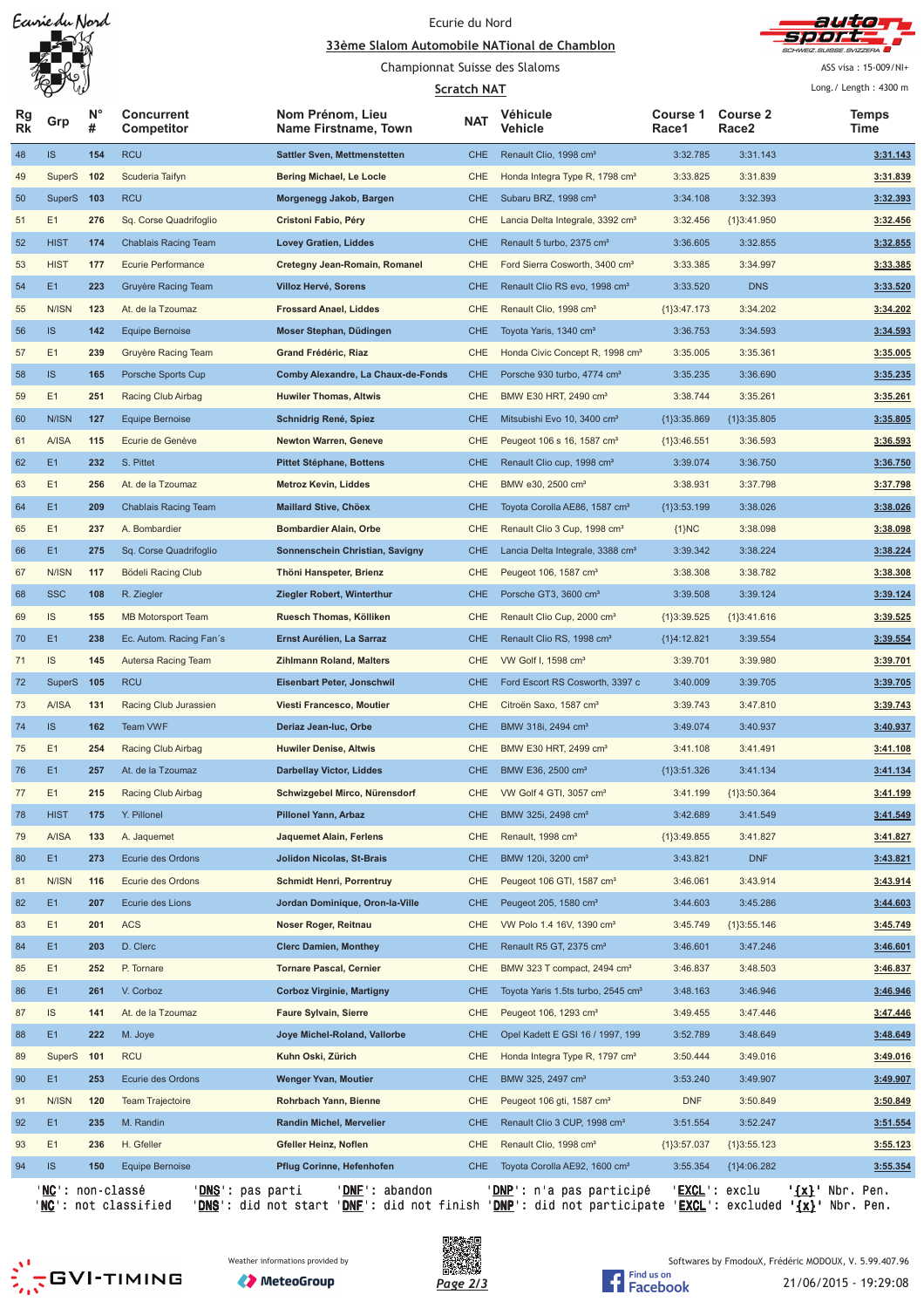|                 | Ecurie du Nord             |                  |                                                                  | 33ème Slalom Automobile NATional de Chamblon<br>Championnat Suisse des Slaloms | Ecurie du Nord<br><b>Scratch NAT</b> |                                                                          |                   |                                      | althia<br>CHWEIZ SUISSE SVIZZERA<br>ASS visa: 15-009/NI+<br>Long./ Length: 4300 m |  |  |
|-----------------|----------------------------|------------------|------------------------------------------------------------------|--------------------------------------------------------------------------------|--------------------------------------|--------------------------------------------------------------------------|-------------------|--------------------------------------|-----------------------------------------------------------------------------------|--|--|
| Rg<br><b>Rk</b> | Grp                        | $N^{\circ}$<br># | <b>Concurrent</b><br>Competitor                                  | Nom Prénom, Lieu<br>Name Firstname, Town                                       | <b>NAT</b>                           | Véhicule<br><b>Vehicle</b>                                               | Course 1<br>Race1 | <b>Course 2</b><br>Race <sub>2</sub> | <b>Temps</b><br><b>Time</b>                                                       |  |  |
| 95              | <b>SSC</b>                 | 109              | J. Dayer                                                         | Dayer Jean-Yves, Hérémence                                                     | <b>CHE</b>                           | Subaru Impreza WRX STI, 4177 c                                           | 4:00.105          | 3:55.770                             | 3:55.770                                                                          |  |  |
| 96              | A/ISA                      | 118              | C. Joye                                                          | Joye Christian, Vallorbe                                                       | <b>CHE</b>                           | Citroën Saxo 1.6 VTS, 1587 cm <sup>3</sup>                               | 3:59.384          | ${3}4:29.104$                        | 3:59.384                                                                          |  |  |
| 97              | E1                         | 213              | Sägesser Motorsport                                              | <b>Eberhart Marcel, Uetendorf</b>                                              | <b>CHE</b>                           | Opel Corsa, 1600 cm <sup>3</sup>                                         | 3:59.779          | 3:59.687                             | 3:59.687                                                                          |  |  |
| 98              | A/ISA                      | 132              | <b>MB Motorsport Team</b>                                        | <b>Spring Andreas, Mamishaus</b>                                               | <b>CHE</b>                           | BMW 318IS-4 E36, 1795 cm <sup>3</sup>                                    | 3:59.877          | 4:00.950                             | 3:59.877                                                                          |  |  |
| 99              | <b>A/ISA</b>               | 119              | M. Mingard                                                       | <b>Mingard Marc-Henry, Ballaigues</b>                                          | <b>CHE</b>                           | Citroën Saxo 1.6 VTS, 1587 cm <sup>3</sup>                               | 4:03.683          | 4:03.041                             | 4:03.041                                                                          |  |  |
| 100             | <b>HIST</b>                | 171              | G. Bitto                                                         | <b>Bitto Giuseppe, Le Mont-sur-Lausanne</b>                                    | CHE                                  | Autobianchi A112 Abarth, 1050 c                                          | 4:29.454          | 4:24.904                             | 4:24.904                                                                          |  |  |
|                 | E <sub>2</sub> -SC         |                  | Gruyère Racing Team                                              | Von Siebenthal Yannick, Aigle                                                  | CHE.                                 | Jema, 998 cm <sup>3</sup>                                                | <b>DNF</b>        | <b>DNF</b>                           | <u> 1999 - 1999</u>                                                               |  |  |
|                 | N/ISN                      | 121              | Ecurie des Ordons                                                | <b>Oanes Jonathan, Cornol</b>                                                  | <b>CHE</b>                           | Peugeot 106 GTI, 1587 cm <sup>3</sup>                                    | <b>DNP</b>        | <b>DNP</b>                           | $\frac{1}{2}$ and $\frac{1}{2}$                                                   |  |  |
|                 | E1                         | 204              | <b>ACS</b>                                                       | Wüthrich Hans, Wattenwil                                                       | <b>CHE</b>                           | Mini Cooper S, 1398 cm <sup>3</sup>                                      | <b>EXCLU</b>      | <b>EXCLU</b>                         | <u>Simon</u>                                                                      |  |  |
|                 | E1                         | 278              | <b>ALL-IN Racing</b>                                             | <b>Barraud Nicolas, Cossonay</b>                                               | CHE                                  | BMW 318, 3534 cm <sup>3</sup>                                            | <b>DNF</b>        | <b>DNS</b>                           | <b>Simon</b>                                                                      |  |  |
|                 | 'NC': non-classé<br>'NC' : |                  | ' <u>DNS</u> ': pas parti<br><b>DNS</b><br>not classified<br>did | ' <b>DNF</b> ': abandon<br>' <b>DNF':</b> did not finish<br>not start          |                                      | ' <u>DNP</u> ': n'a pas participé<br>' <b>DNP</b> ': did not participate | 'EXCL' :          | ' <b>EXCL</b> ': exclu<br>excluded   | $\{x\}$ '<br>Nbr. Pen.<br>$\{x\}$ '<br>Nbr.<br>Pen.                               |  |  |

 **! "**





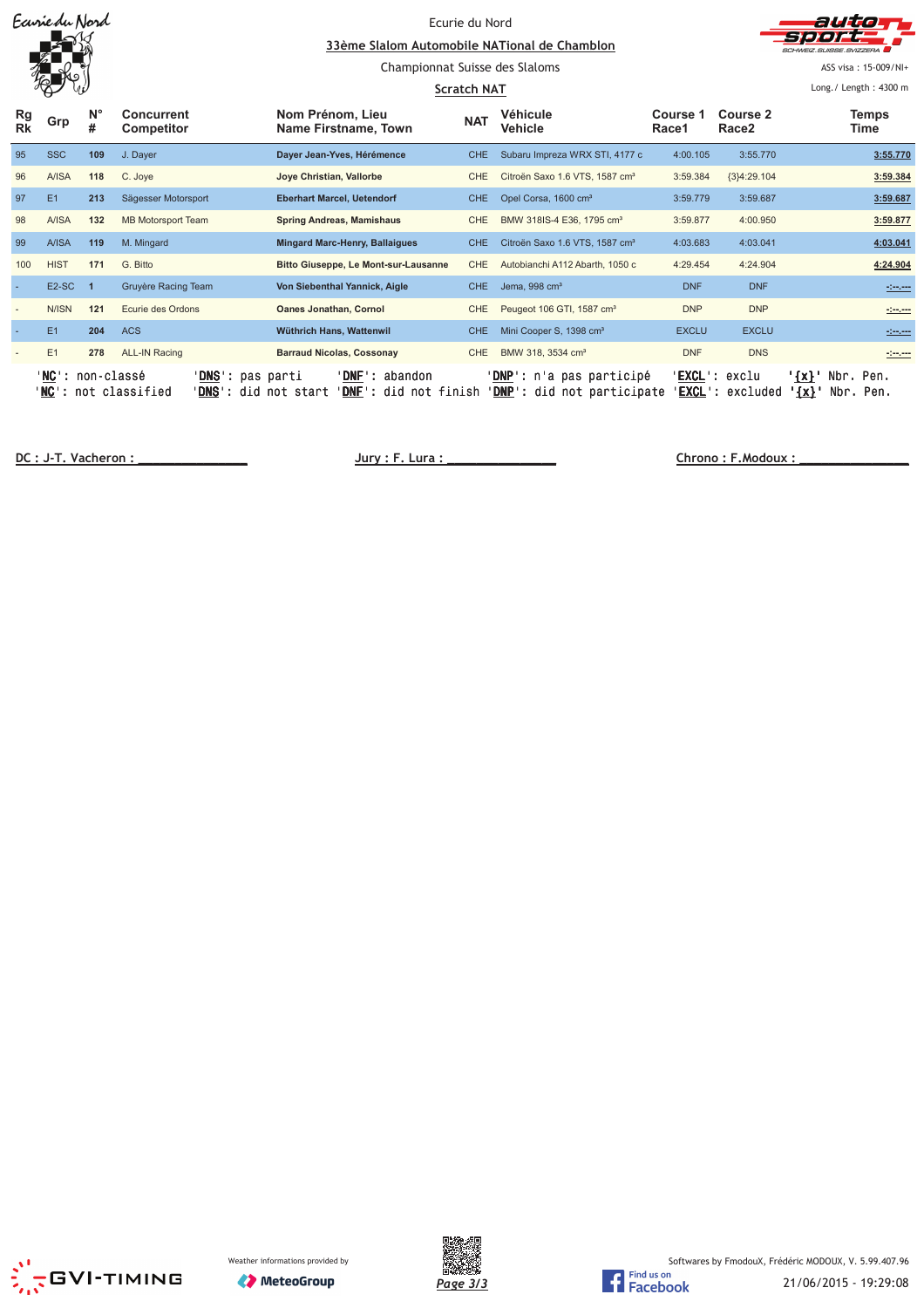|                |                  | Ecurie du Nord                                                                         | Ecurie du Nord                                                                                                                                              |                   |                                              |                      |                      | autio<br>コウソ             |  |  |  |  |
|----------------|------------------|----------------------------------------------------------------------------------------|-------------------------------------------------------------------------------------------------------------------------------------------------------------|-------------------|----------------------------------------------|----------------------|----------------------|--------------------------|--|--|--|--|
|                |                  |                                                                                        |                                                                                                                                                             |                   | 33ème Slalom Automobile NATional de Chamblon |                      |                      |                          |  |  |  |  |
|                |                  |                                                                                        |                                                                                                                                                             |                   | Championnat Suisse des Slaloms               |                      |                      | ASS visa: 15-009/NI+     |  |  |  |  |
|                |                  |                                                                                        |                                                                                                                                                             | <b>Essais NAT</b> |                                              |                      |                      | Long./ Length: 4300 m    |  |  |  |  |
| Rg<br>Rk       | $N^{\circ}$<br># | <b>Concurrent</b><br>Competitor                                                        | Nom Prénom, Lieu<br>Name Firstame, Town                                                                                                                     | <b>NAT</b>        | <b>Véhicule</b><br>Vehicle                   | Essai 1<br>Training1 | Essai 2<br>Training2 | <b>Temps</b><br>Time     |  |  |  |  |
|                |                  | Catégorie / Category : SuperSérie 1601 -> 2000 SuperSérie 1601 -> 2000 cm <sup>3</sup> |                                                                                                                                                             |                   |                                              |                      |                      |                          |  |  |  |  |
| $\mathbf{1}$   | 103              | <b>RCU</b>                                                                             | Jakob Morgenegg, Bargen                                                                                                                                     | <b>CHE</b>        | Subaru BRZ, 1998 cm <sup>3</sup>             | 3:56.573             | 3:32.594             | 3:32.594                 |  |  |  |  |
| $\overline{2}$ | 102              | Scuderia Taifyn                                                                        | <b>Michael Bering, Le Locle</b>                                                                                                                             | CHE               | Honda Integra Type R, 1798 cm <sup>3</sup>   | 3:50.476             | 3:33.663             | 3:33.663                 |  |  |  |  |
| 3              | 101              | <b>RCU</b>                                                                             | Oski Kuhn, Zürich                                                                                                                                           | <b>CHE</b>        | Honda Integra Type R, 1797 cm <sup>3</sup>   | 4:01.498             | 3:47.951             | 3:47.951                 |  |  |  |  |
|                |                  |                                                                                        | Catégorie / Category : SuperSérie + 3000 cm <sup>3</sup>                                                                                                    |                   |                                              |                      |                      |                          |  |  |  |  |
|                | 105              | <b>RCU</b>                                                                             | Peter Eisenbart, Jonschwil                                                                                                                                  | <b>CHE</b>        | Ford Escort RS Cosworth, 3397 c              | 4:11.691             | 3:45.528             | 3:45.528                 |  |  |  |  |
|                |                  |                                                                                        | Catégorie / Category : SuperSérie Compétition + 2000 cm <sup>3</sup>                                                                                        |                   |                                              |                      |                      |                          |  |  |  |  |
| 1              | 107              | P. Golay                                                                               | <b>Philippe Golay, Montricher</b>                                                                                                                           | CHE.              | Caterham Seven Csr200, 2300 cm               | 3:40.989             | 3:19.060             | 3:19.060                 |  |  |  |  |
| $\overline{2}$ | 110              | <b>ACS</b>                                                                             | Albin Mächler, Wangen                                                                                                                                       | CHE               | BMW M4 Coupé, 5064 cm <sup>3</sup>           | 4:03.299             | 3:24.433             | 3:24.433                 |  |  |  |  |
| 3              | 108              | R. Ziegler                                                                             | Robert Ziegler, Winterthur                                                                                                                                  | <b>CHE</b>        | Porsche GT3, 3600 cm <sup>3</sup>            | 4:07.697             | 3:40.359             | 3:40.359                 |  |  |  |  |
|                | 109              | J. Dayer                                                                               | Jean-Yves Dayer, Hérémence                                                                                                                                  | CHE               | Subaru Impreza WRX STI, 4177 c               | 4:43.459             | 4:01.618             | 4:01.618                 |  |  |  |  |
|                |                  | Catégorie / Category : N/ISN 0 -> 1600 cm <sup>3</sup>                                 |                                                                                                                                                             |                   |                                              |                      |                      |                          |  |  |  |  |
|                | 117              | Bödeli Racing Club                                                                     | Hanspeter Thöni, Brienz                                                                                                                                     | <b>CHE</b>        | Peugeot 106, 1587 cm <sup>3</sup>            | 4:00.742             | 3:38.441             | 3:38.441                 |  |  |  |  |
| $\overline{2}$ | 121              | Ecurie des Ordons                                                                      | Jonathan Oanes, Cornol                                                                                                                                      | CHE               | Peugeot 106 GTI, 1587 cm <sup>3</sup>        | 3:53.441             | 3:41.089             | 3:41.089                 |  |  |  |  |
| 3              | 116              | Ecurie des Ordons                                                                      | Henri Schmidt, Porrentruy                                                                                                                                   | <b>CHE</b>        | Peugeot 106 GTI, 1587 cm <sup>3</sup>        | 4:01.931             | 3:45.800             | 3:45.800                 |  |  |  |  |
| 4              | 120              | <b>Team Trajectoire</b>                                                                | Yann Rohrbach, Bienne                                                                                                                                       | CHE               | Peugeot 106 gti, 1587 cm <sup>3</sup>        | 4:18.564             | 3:50.314             | 3:50.314                 |  |  |  |  |
|                |                  |                                                                                        | Catégorie / Category: N/ISN 1601 -> 2000 cm <sup>3</sup>                                                                                                    |                   |                                              |                      |                      |                          |  |  |  |  |
|                | 123              | At. de la Tzoumaz                                                                      | <b>Anael Frossard, Liddes</b>                                                                                                                               | CHE               | Renault Clio, 1998 cm <sup>3</sup>           | 3:44.617             | 3:37.660             | 3:37.660                 |  |  |  |  |
|                |                  | Catégorie / Category : N/ISN + 3000 cm <sup>3</sup>                                    |                                                                                                                                                             |                   |                                              |                      |                      |                          |  |  |  |  |
|                | 125              | Racing Club Airbag                                                                     | Joe Halter, Ennetmoos                                                                                                                                       | <b>CHE</b>        | Mitsubishi Lancer EVO VII, 3395 c            | 3:35.556             | 3:21.936             | 3:21.936                 |  |  |  |  |
| 2              | 126              | <b>GT Motorsport</b>                                                                   | <b>Anthony Picard, Sonvilier</b>                                                                                                                            | <b>CHE</b>        | Mistubishi Evo X, 3397 cm <sup>3</sup>       | 3:29.615             | 3:22.407             | 3:22.407                 |  |  |  |  |
| 3              | 127              | <b>Equipe Bernoise</b>                                                                 | René Schnidrig, Spiez                                                                                                                                       | CHE               | Mitsubishi Evo 10, 3400 cm <sup>3</sup>      | 3:53.448             | 3:27.655             | 3:27.655                 |  |  |  |  |
|                |                  |                                                                                        |                                                                                                                                                             |                   |                                              |                      |                      |                          |  |  |  |  |
|                |                  | Catégorie / Category : A/ISA 0 -> 2000 cm <sup>3</sup>                                 |                                                                                                                                                             |                   |                                              |                      |                      |                          |  |  |  |  |
| 1              | 133              | A. Jaquemet                                                                            | <b>Alain Jaquemet, Ferlens</b>                                                                                                                              | <b>CHE</b>        | Renault, 1998 cm <sup>3</sup>                | 4:08.399             | 3:35.995             | 3:35.995                 |  |  |  |  |
| $\overline{2}$ | 131              | Racing Club Jurassien                                                                  | <b>Francesco Viesti, Moutier</b>                                                                                                                            | CHE               | Citroën Saxo, 1587 cm <sup>3</sup>           | 4:13.027             | 3:39.808             | 3:39.808                 |  |  |  |  |
| 3              | 115              | Ecurie de Genève                                                                       | <b>Warren Newton, Geneve</b>                                                                                                                                | <b>CHE</b>        | Peugeot 106 s 16, 1587 cm <sup>3</sup>       | 4:15.270             | 3:41.685             | 3:41.685                 |  |  |  |  |
| $\overline{4}$ | 132              | <b>MB Motorsport Team</b>                                                              | Andreas Spring, Mamishaus                                                                                                                                   | CHE               | BMW 318IS-4 E36, 1795 cm <sup>3</sup>        | 4:14.740             | 4:02.915             | 4:02.915                 |  |  |  |  |
| 5              | 118              | C. Joye                                                                                | Christian Joye, Vallorbe                                                                                                                                    | <b>CHE</b>        | Citroën Saxo 1.6 VTS, 1587 cm <sup>3</sup>   | 4:34.698             | 4:03.033             | 4:03.033                 |  |  |  |  |
| 6              | 119              | M. Mingard                                                                             | <b>Marc-Henry Mingard, Ballaigues</b>                                                                                                                       | <b>CHE</b>        | Citroën Saxo 1.6 VTS, 1587 cm <sup>3</sup>   | 4:26.924             | 4:03.817             | 4:03.817                 |  |  |  |  |
|                |                  |                                                                                        | <u>Catégorie / Category : InterSwiss 0 -&gt; 1400 cm<sup>3</sup></u>                                                                                        |                   |                                              |                      |                      |                          |  |  |  |  |
|                | 142              | <b>Equipe Bernoise</b>                                                                 | Stephan Moser, Düdingen                                                                                                                                     | <b>CHE</b>        | Toyota Yaris, 1340 cm <sup>3</sup>           | 3:58.622             | 3:35.498             | 3:35.498                 |  |  |  |  |
| 2              | 141              | At. de la Tzoumaz                                                                      | <b>Sylvain Faure, Sierre</b>                                                                                                                                | <b>CHE</b>        | Peugeot 106, 1293 cm <sup>3</sup>            | 4:17.219             | 3:56.812             | 3:56.812                 |  |  |  |  |
|                |                  | ' <mark>NC</mark> ': non-classé<br>' <b>NC</b> ': not classified                       | ' <mark>DNS</mark> ': pas parti<br>'DNE': abandon<br>'DNS': did not start 'DNF': did not finish 'DNP': did not participate 'EXCL': excluded '{x}' Nbr. Pen. |                   | ' <mark>DNP</mark> ': n'a pas participé      |                      | 'EXCL': exclu        | ' <u>{x}</u> ' Nbr. Pen. |  |  |  |  |
|                |                  |                                                                                        |                                                                                                                                                             |                   |                                              |                      |                      |                          |  |  |  |  |
|                |                  |                                                                                        |                                                                                                                                                             |                   |                                              |                      |                      |                          |  |  |  |  |



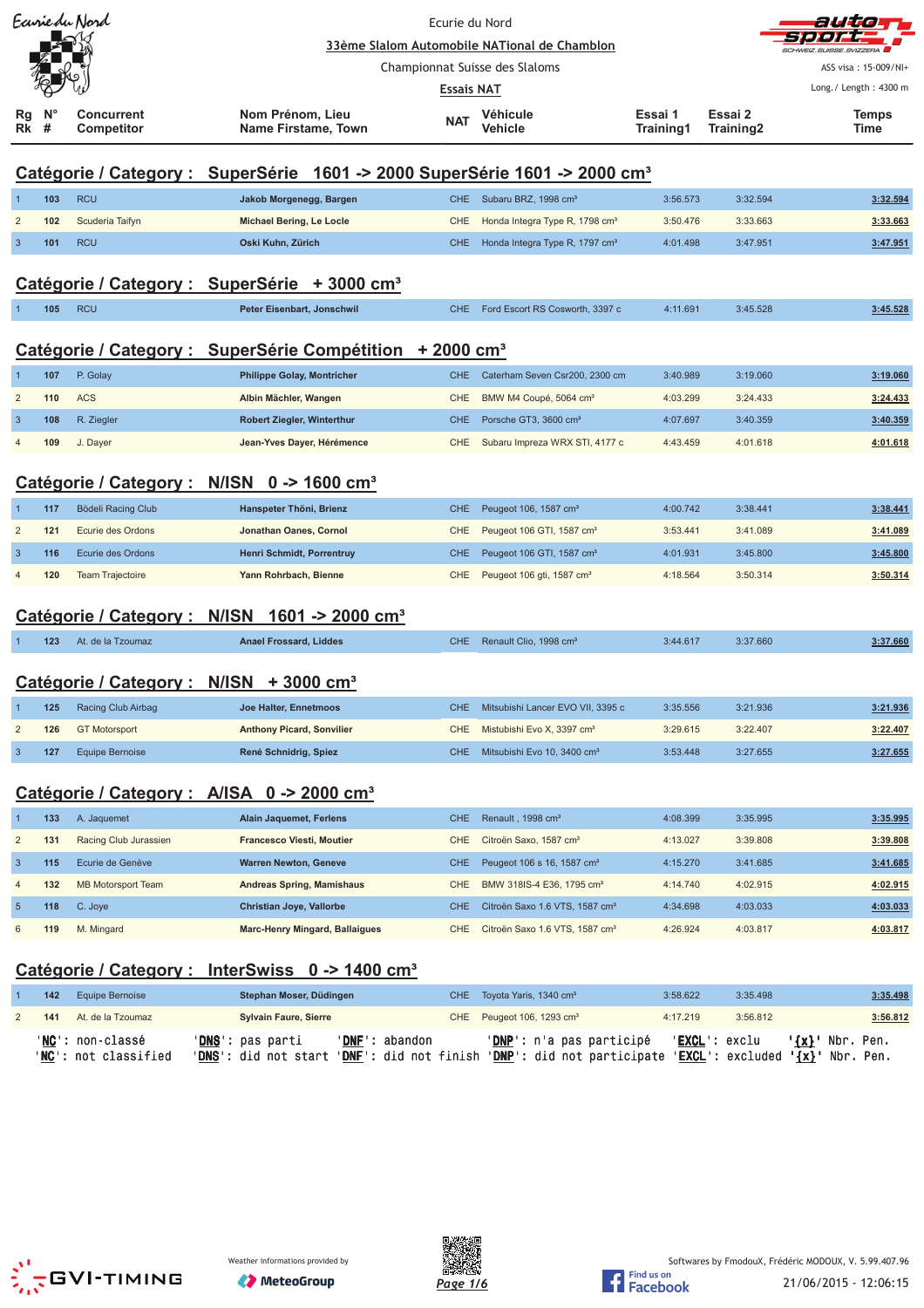|                |                  | Ecurie du Nord                          |                                                                                                                                                                                                                       |                   | auto<br>=) =) =) <del>=</del> +                |                      |                      |                                               |
|----------------|------------------|-----------------------------------------|-----------------------------------------------------------------------------------------------------------------------------------------------------------------------------------------------------------------------|-------------------|------------------------------------------------|----------------------|----------------------|-----------------------------------------------|
|                |                  |                                         |                                                                                                                                                                                                                       |                   | 33ème Slalom Automobile NATional de Chamblon   |                      |                      | HMEIZ SUISSE SVIZZERA                         |
|                |                  |                                         |                                                                                                                                                                                                                       |                   | Championnat Suisse des Slaloms                 |                      |                      | ASS visa: 15-009/NI+<br>Long./ Length: 4300 m |
|                |                  |                                         |                                                                                                                                                                                                                       | <b>Essais NAT</b> |                                                |                      |                      |                                               |
| Rg<br>Rk       | $N^{\circ}$<br># | <b>Concurrent</b><br>Competitor         | Nom Prénom, Lieu<br><b>Name Firstame, Town</b>                                                                                                                                                                        | <b>NAT</b>        | Véhicule<br>Vehicle                            | Essai 1<br>Training1 | Essai 2<br>Training2 | Temps<br>Time                                 |
|                |                  |                                         | Catégorie / Category : InterSwiss 1401 -> 1600 cm <sup>3</sup>                                                                                                                                                        |                   |                                                |                      |                      |                                               |
| 1              | 147              | Equipe Bernoise                         | Andreas Lanz, Maur                                                                                                                                                                                                    | <b>CHE</b>        | Toyota Corolla AE86, 1600 cm <sup>3</sup>      | 4:05.060             | 3:25.693             | 3:25.693                                      |
| $\overline{2}$ | 146              | Ecurie des Ordons                       | <b>Sylvain Chariatte, Mormont</b>                                                                                                                                                                                     | CHE               | VW Golf 16v, 1598 cm <sup>3</sup>              | 3:51.880             | 3:29.197             | 3:29.197                                      |
| 3              | 148              | <b>Equipe Bernoise</b>                  | Rolf Jungi, Alchenstorf                                                                                                                                                                                               | <b>CHE</b>        | Citroën Saxo JM, 1600 cm <sup>3</sup>          | 3:58.588             | 3:32.051             | 3:32.051                                      |
| 4              | 145              | Autersa Racing Team                     | <b>Roland Zihlmann, Malters</b>                                                                                                                                                                                       | <b>CHE</b>        | VW Golf I, 1598 cm <sup>3</sup>                | 4:25.689             | 3:55.579             | 3:55.579                                      |
| $\sqrt{5}$     | 150              | Equipe Bernoise                         | Corinne Pflug, Hefenhofen                                                                                                                                                                                             | CHE.              | Toyota Corolla AE92, 1600 cm <sup>3</sup>      | 4:48.827             | 4:09.679             | 4:09.679                                      |
|                |                  |                                         | Catégorie / Category : InterSwiss 1601 -> 2000 cm <sup>3</sup>                                                                                                                                                        |                   |                                                |                      |                      |                                               |
|                | 153              | <b>RCU</b>                              | Jürg Ochsner, Oberhallau                                                                                                                                                                                              | <b>CHE</b>        | Opel Kadett, 1998 cm <sup>3</sup>              | 4:10.177             | 3:24.106             | 3:24.106                                      |
| $\overline{2}$ | 155              | <b>MB Motorsport Team</b>               | Thomas Ruesch, Kölliken                                                                                                                                                                                               | <b>CHE</b>        | Renault Clio Cup, 2000 cm <sup>3</sup>         | 4:11.796             | 3:29.375             | 3:29.375                                      |
| $\mathbf{3}$   | 154              | <b>RCU</b>                              | Sven Sattler, Mettmenstetten                                                                                                                                                                                          | CHE               | Renault Clio, 1998 cm <sup>3</sup>             | 4:11.150             | 3:33.034             | 3:33.034                                      |
|                |                  |                                         | Catégorie / Category : InterSwiss 2001 -> 2500 cm <sup>3</sup>                                                                                                                                                        |                   |                                                |                      |                      |                                               |
| 1              | 161              | C. Martinis                             | <b>Christophe Martinis, Sergey</b>                                                                                                                                                                                    | <b>CHE</b>        | Opel Ascona B, 2434 cm <sup>3</sup>            | 3:56.519             | 3:24.822             | 3:24.822                                      |
| $\overline{2}$ | 163              | Autersa Racing Team                     | Michael Zbinden, Wattenwil                                                                                                                                                                                            | CHE               | Opel Kadett C, 2498 cm <sup>3</sup>            | 4:04.618             | 3:28.333             | 3:28.333                                      |
| 3              | 162              | <b>Team VWF</b>                         | Jean-luc Deriaz, Orbe                                                                                                                                                                                                 | CHE.              | BMW 318i, 2494 cm <sup>3</sup>                 | 4:35.073             | 3:49.092             | 3:49.092                                      |
|                |                  |                                         |                                                                                                                                                                                                                       |                   |                                                |                      |                      |                                               |
|                |                  |                                         | Catégorie / Category : InterSwiss + 2500 cm <sup>3</sup>                                                                                                                                                              |                   |                                                |                      |                      |                                               |
|                | 165              | Porsche Sports Cup                      | Alexandre Comby, La Chaux-de-Fonds                                                                                                                                                                                    | <b>CHE</b>        | Porsche 930 turbo, 4774 cm <sup>3</sup>        | 4:03.325             | 3:42.425             | 3:42.425                                      |
|                |                  |                                         |                                                                                                                                                                                                                       |                   |                                                |                      |                      |                                               |
|                |                  |                                         | Catégorie / Category : Historic 0 -> 1400 cm <sup>3</sup>                                                                                                                                                             |                   |                                                |                      |                      |                                               |
|                | 171              | G. Bitto                                | Giuseppe Bitto, Le Mont-sur-Lausanne                                                                                                                                                                                  | CHE.              | Autobianchi A112 Abarth, 1050 cm               | 4:39.947             | 4:25.717             | 4:25.717                                      |
|                |                  |                                         |                                                                                                                                                                                                                       |                   |                                                |                      |                      |                                               |
|                |                  |                                         | Catégorie / Category : Historic 2001 -> 2500 cm <sup>3</sup>                                                                                                                                                          |                   |                                                |                      |                      |                                               |
|                | 174              | <b>Chablais Racing Team</b>             | <b>Gratien Lovey, Liddes</b>                                                                                                                                                                                          | CHE.              | Renault 5 turbo, 2375 cm <sup>3</sup>          | 4:14.242             | 3:37.644             | 3:37.644                                      |
| 2              | 173              | Racing Fans                             | Julien Camandona, Yens                                                                                                                                                                                                | <b>CHE</b>        | BMW M3, 2302 cm <sup>3</sup>                   | 4:08.888             | 3:37.832             | 3:37.832                                      |
| 3              | 175              | Y. Pillonel                             | Yann Pillonel, Arbaz                                                                                                                                                                                                  | CHE.              | BMW 325i, 2498 cm <sup>3</sup>                 | 4:16.215             | 3:42.373             | 3:42.373                                      |
|                |                  |                                         |                                                                                                                                                                                                                       |                   |                                                |                      |                      |                                               |
|                |                  |                                         | Catégorie / Category : Historic + 2500 cm <sup>3</sup>                                                                                                                                                                |                   |                                                |                      |                      |                                               |
|                | 177              | <b>Ecurie Performance</b>               | Jean-Romain Cretegny, Romanel                                                                                                                                                                                         |                   | CHE Ford Sierra Cosworth, 3400 cm <sup>3</sup> | 3:55.799             | 3:32.557             | 3:32.557                                      |
|                |                  |                                         |                                                                                                                                                                                                                       |                   |                                                |                      |                      |                                               |
|                |                  |                                         | Catégorie / Category : Grand Tourisme + 3500 cm <sup>3</sup>                                                                                                                                                          |                   |                                                |                      |                      |                                               |
|                | 181              | S. H. R. T.                             | Nicolas Bührer, Biel                                                                                                                                                                                                  | CHE.              | Porsche 911GT3 RS, 3600 cm <sup>3</sup>        | 3:57.979             | 3:23.479             | 3:23.479                                      |
|                |                  |                                         |                                                                                                                                                                                                                       |                   |                                                |                      |                      |                                               |
|                |                  |                                         | Catégorie / Category : E1 0 -> 1400 cm <sup>3</sup>                                                                                                                                                                   |                   |                                                |                      |                      |                                               |
|                | 202              | <b>MB Motorsport Team</b>               | Beat Rohr, Oberhofen am Thunersee                                                                                                                                                                                     | <b>CHE</b>        | Audi 50 MLP 16V, 1396 cm <sup>3</sup>          | 4:12.344             | 3:29.685             | 3:29.685                                      |
| 2              | 204              | <b>ACS</b>                              | Hans Wüthrich, Wattenwil                                                                                                                                                                                              | CHE               | Mini Cooper S, 1398 cm <sup>3</sup>            | 3:59.556             | 3:35.076             | 3:35.076                                      |
| 3              | 201              | <b>ACS</b>                              | Roger Noser, Reitnau                                                                                                                                                                                                  | CHE.              | VW Polo 1.4 16V, 1390 cm <sup>3</sup>          | 4:14.106             | 3:47.255             | 3:47.255                                      |
|                |                  |                                         | Catégorie / Category : E1 1401 -> 1600 cm <sup>3</sup>                                                                                                                                                                |                   |                                                |                      |                      |                                               |
| 1              | 212              | <b>MB Motorsport Team</b>               | Martin Bürki, Uetendorf                                                                                                                                                                                               | <b>CHE</b>        | MB Polo, 1600 cm <sup>3</sup>                  | 3:34.026             | 3:14.724             | 3:14.724                                      |
| 2              | 211              | Racing Fans                             | David Rochat, Lussery-Villars                                                                                                                                                                                         | CHE               | Citroën Saxo, 1600 cm <sup>3</sup>             | 3:49.051             | 3:28.301             | 3:28.301                                      |
| 3              | 210              | Equipe Bernoise                         | Urs Wüthrich, Schwarzenburg                                                                                                                                                                                           | CHE               | Mazda 323, 1598 cm <sup>3</sup>                | 4:07.908             | 3:34.910             | 3:34.910                                      |
| 4              | 207              | Ecurie des Lions                        | Dominique Jordan, Oron-la-Ville                                                                                                                                                                                       | CHE               | Peugeot 205, 1580 cm <sup>3</sup>              | 4:01.084             | 3:43.923             | 3:43.923                                      |
| $\sqrt{5}$     | 209              | <b>Chablais Racing Team</b>             | Stive Maillard, Chöex                                                                                                                                                                                                 | CHE.              | Toyota Corolla AE86, 1587 cm <sup>3</sup>      | 4:04.724             | 3:54.742             | 3:54.742                                      |
|                |                  | 'MC': non-classé<br>NC': not classified | ' <u>DNS</u> ' :<br>' <u>DNF</u> ': abandon<br>pas parti<br>' <mark>DNS</mark> ': did not start ' <u>DNF</u> ': did not finish ' <u>DNP</u> ': did not participate ' <u>EXCL</u> ': excluded ' <u>{x}</u> ' Nbr. Pen. |                   | ' <u>DNP</u> ': n'a pas participé              |                      | 'EXCL': exclu        | '{x}' Nbr. Pen.                               |





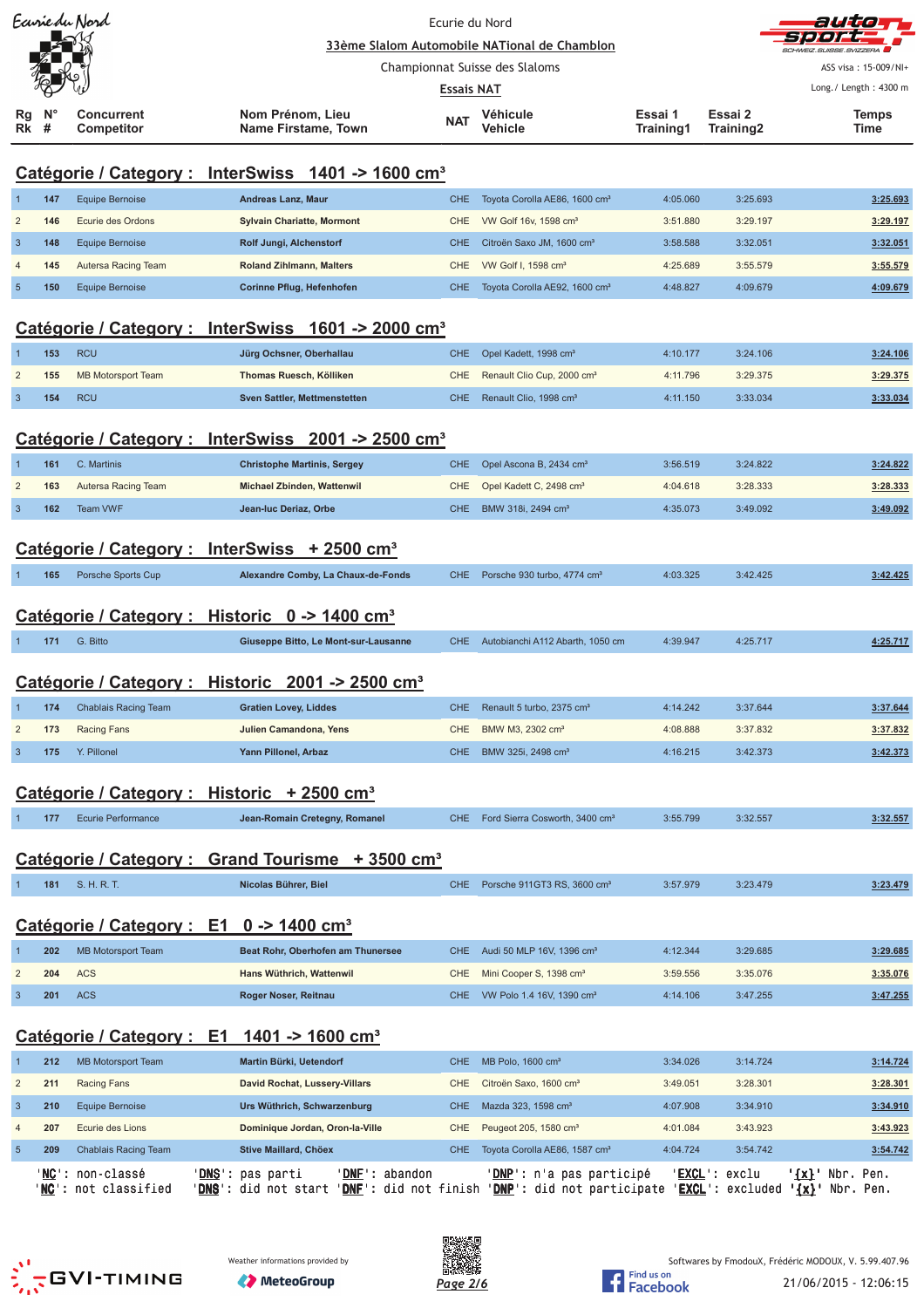|              |               | Eavriedu Nord            |                                         | Ecurie du Nord                 |                                              |                      |                      | auto                              |
|--------------|---------------|--------------------------|-----------------------------------------|--------------------------------|----------------------------------------------|----------------------|----------------------|-----------------------------------|
|              |               | $-\infty$                |                                         |                                | 33ème Slalom Automobile NATional de Chamblon |                      |                      | -500 A<br>SCHWEIZ SUISSE SVIZZERA |
|              |               |                          |                                         | Championnat Suisse des Slaloms |                                              |                      |                      | ASS visa: 15-009/NI+              |
|              | $\mathcal{R}$ |                          |                                         | <b>Essais NAT</b>              |                                              |                      |                      | Long. / Length: $4300 \text{ m}$  |
| Rg<br>$Rk$ # | $N^{\circ}$   | Concurrent<br>Competitor | Nom Prénom, Lieu<br>Name Firstame, Town | <b>NAT</b>                     | Véhicule<br><b>Vehicle</b>                   | Essai 1<br>Training1 | Essai 2<br>Training2 | <b>Temps</b><br>Time              |
| 6            | 213           | Sägesser Motorsport      | <b>Marcel Eberhart, Uetendorf</b>       |                                | CHE Opel Corsa, 1600 cm <sup>3</sup>         | 4:36.202             | 4:05.160             | 4:05.160                          |

# **Catégorie / Category : E1 1601 -> 2000 cm³**

|                | 219 | <b>Equipe Bernoise</b>        | Danny Krieg, Altendorf                | CHE.       | Audi A4 STW, 1997 cm <sup>3</sup>           | 3:46.780 | 3:16.336 | 3:16.336 |
|----------------|-----|-------------------------------|---------------------------------------|------------|---------------------------------------------|----------|----------|----------|
| $\overline{2}$ | 217 | Autersa Racing Team           | <b>Daniel Wittwer, Forst</b>          | CHE.       | VW Golf 1 DWT, 1986 cm <sup>3</sup>         | 3:53.683 | 3:18.332 | 3:18.332 |
| $\overline{3}$ | 234 | <b>ACS</b>                    | <b>Patrick Flammer, Glarus</b>        | <b>CHE</b> | Suzuki Swift, 1998 cm <sup>3</sup>          | 3:35.612 | 3:19.123 | 3:19.123 |
| $\overline{4}$ | 240 | <b>RCU</b>                    | Manuel Santonastaso, Müllheim         | <b>CHE</b> | BMW 320, 1999 cm <sup>3</sup>               | 3:58.285 | 3:19.999 | 3:19.999 |
| $5\phantom{1}$ | 226 | Rikli Motorsport              | Daniel Kammer, Latterbach             | <b>CHE</b> | Honda Civic Starkbox, 1998 cm <sup>3</sup>  | 3:47.344 | 3:20.546 | 3:20.546 |
| 6              | 224 | <b>RCU</b>                    | Peter Niederer, Güttingen             | <b>CHE</b> | Opel Kadett C GTE, 1998 cm <sup>3</sup>     | 3:45.738 | 3:20.546 | 3:20.546 |
| $\overline{7}$ | 227 | N. Roberto                    | Nicola Roberto, Lussery-Villars       | <b>CHE</b> | Peugeot 205, 1998 cm <sup>3</sup>           | 3:42.501 | 3:21.505 | 3:21.505 |
| $\bf 8$        | 243 | L. Monnier                    | Ludovic Monnier, Rennaz               | <b>CHE</b> | VW Golf gti 16v, 2000 cm <sup>3</sup>       | 3:51.275 | 3:24.697 | 3:24.697 |
| 9              | 231 | Racing Club Airbag            | Mike Günthart, Dielsdorf              | <b>CHE</b> | Renault 5, 1998 cm <sup>3</sup>             | 3:39.224 | 3:25.490 | 3:25.490 |
| 10             | 228 | <b>ACS</b>                    | <b>Thierry Barraud, Rochefort</b>     | CHE        | Renault Clio, 1998 cm <sup>3</sup>          | 3:40.068 | 3:26.268 | 3:26.268 |
| 11             | 241 | Ecurie 13 Etoiles             | <b>Eddy Tapparel, Montana</b>         | CHE.       | Opel Kadett C City, 2000 cm <sup>3</sup>    | 3:53.563 | 3:27.443 | 3:27.443 |
| 12             | 230 | <b>Ecurie Sporting Romont</b> | Richard Winiger, Nierlet les bois     | CHE        | Honda R Rikli EVO 5, 1998 cm <sup>3</sup>   | 3:40.736 | 3:27.549 | 3:27.549 |
| 13             | 242 | Sq. Corse Quadrifoglio        | Emanuele Tognacca, Brione Verzasca    | CHE.       | VW Golf 16V, 2000 cm <sup>3</sup>           | 3:45.818 | 3:29.041 | 3:29.041 |
| 14             | 225 | <b>Ecurie Sporting Romont</b> | Jonas Magnin, Neyruz                  | <b>CHE</b> | Renault Clio Cup, 1998 cm <sup>3</sup>      | 3:39.496 | 3:29.535 | 3:29.535 |
| 15             | 218 | <b>ALL-IN Racing</b>          | Patrice Lopez, Valeyres sous Montagny | CHE.       | VW Golf 16v, 1995 cm <sup>3</sup>           | 3:47.780 | 3:30.197 | 3:30.197 |
| 16             | 233 | L. Martinet                   | Lucien Martinet, L'Isle               | <b>CHE</b> | VW Golf, 1998 cm <sup>3</sup>               | 3:51.140 | 3:30.545 | 3:30.545 |
| 17             | 239 | Gruyère Racing Team           | Frédéric Grand, Riaz                  | CHE        | Honda Civic Concept R, 1998 cm <sup>3</sup> | 3:55.287 | 3:31.504 | 3:31.504 |
| 18             | 223 | Gruyère Racing Team           | Hervé Villoz, Sorens                  | <b>CHE</b> | Renault Clio RS evo, 1998 cm <sup>3</sup>   | 4:12.867 | 3:35.945 | 3:35.945 |
| 19             | 232 | S. Pittet                     | <b>Stéphane Pittet, Bottens</b>       | <b>CHE</b> | Renault Clio cup, 1998 cm <sup>3</sup>      | 3:52.257 | 3:40.371 | 3:40.371 |
| 20             | 238 | Ec. Autom. Racing Fan's       | Aurélien Ernst, La Sarraz             | <b>CHE</b> | Renault Clio RS, 1998 cm <sup>3</sup>       | 3:53.825 | 3:41.069 | 3:41.069 |
| 21             | 237 | A. Bombardier                 | Alain Bombardier, Orbe                | <b>CHE</b> | Renault Clio 3 Cup, 1998 cm <sup>3</sup>    | 4:04.808 | 3:42.105 | 3:42.105 |
| 22             | 236 | H. Gfeller                    | Heinz Gfeller, Noflen                 | CHE        | Renault Clio, 1998 cm <sup>3</sup>          | 4:04.625 | 3:46.994 | 3:46.994 |
| 23             | 235 | M. Randin                     | <b>Michel Randin, Mervelier</b>       | <b>CHE</b> | Renault Clio 3 CUP, 1998 cm <sup>3</sup>    | 4:02.387 | 3:55.984 | 3:55.984 |
| 24             | 222 | M. Joye                       | Michel-Roland Joye, Vallorbe          | <b>CHE</b> | Opel Kadett E GSI 16 / 1997, 1997           | 4:19.575 | 4:02.727 | 4:02.727 |

# **Catégorie / Category : E1 2001 -> 2500 cm³**

|                | 255 | Equipe Bernoise    | Martin Betschen, Wängi          | CHE. | Opel Kadett C, 2499 cm <sup>3</sup>     | 3:59.500   | 3:21.567 | 3:21.567 |
|----------------|-----|--------------------|---------------------------------|------|-----------------------------------------|------------|----------|----------|
| 2              | 251 | Racing Club Airbag | <b>Thomas Huwiler, Altwis</b>   | CHE. | BMW E30 HRT, 2490 cm <sup>3</sup>       | 3:57.870   | 3:32.697 | 3:32.697 |
| $\overline{3}$ | 256 | At. de la Tzoumaz  | <b>Kevin Metroz, Liddes</b>     | CHE. | BMW e30, 2500 cm <sup>3</sup>           | 3:50.520   | 3:39.677 | 3:39.677 |
| $\overline{4}$ | 254 | Racing Club Airbag | <b>Denise Huwiler, Altwis</b>   | CHE. | BMW E30 HRT, 2499 cm <sup>3</sup>       | <b>DNS</b> | 3:42.207 | 3:42.207 |
| -5             | 257 | At. de la Tzoumaz  | <b>Victor Darbellay, Liddes</b> | CHE. | BMW E36, 2500 cm <sup>3</sup>           | 3:53.181   | 3:42.896 | 3:42.896 |
| 6              | 203 | D. Clerc           | <b>Damien Clerc, Monthey</b>    | CHE. | Renault R5 GT, 2375 cm <sup>3</sup>     | 4:13.925   | 3:43.981 | 3:43.981 |
| $\overline{7}$ | 253 | Ecurie des Ordons  | <b>Yvan Wenger, Moutier</b>     | CHE. | BMW 325, 2497 cm <sup>3</sup>           | 4:24.504   | 3:55.226 | 3:55.226 |
| 8              | 252 | P. Tornare         | <b>Pascal Tornare, Cernier</b>  | CHE. | BMW 323 T compact, 2494 cm <sup>3</sup> | 4:22.574   | 3:57.637 | 3:57.637 |

# **Catégorie / Category : E1 2501 -> 3000 cm³**

| 263 | Autersa Racing Team                               | Martin Bürki, Heimenschwand                                                                           | CHE BMW E33, 3000 cm <sup>3</sup>                                      | 3:39.636      | 3:19.199                  | 3:19.199                                          |
|-----|---------------------------------------------------|-------------------------------------------------------------------------------------------------------|------------------------------------------------------------------------|---------------|---------------------------|---------------------------------------------------|
| 262 | Chablais Racing Team                              | <b>Lionel Bellon, Monthey</b>                                                                         | CHE BMW E36 GTR, 2989 cm <sup>3</sup>                                  | 4:08.358      | 3:35.679                  | 3:35.679                                          |
| 261 | V. Corboz                                         | <b>Virginie Corboz, Martigny</b>                                                                      | CHE Toyota Yaris 1.5ts turbo, 2545 cm <sup>3</sup>                     | 4:12.205      | 3:49.678                  | 3:49.678                                          |
|     | 'NC': non-classé<br>' <b>NC</b> ': not classified | ' <b>DNS</b> ': pas parti<br>'DNF': abandon<br>'DNS': did not start<br>' <b>DNF</b> ': did not finish | ' <b>DNP</b> ': n'a pas participé<br><b>'DNP':</b> did not participate | 'EXCL': exclu | ' <b>EXCL</b> ': excluded | $\{x\}$ .<br>Nbr. Pen.<br>$\{x\}$<br>Nbr.<br>Pen. |





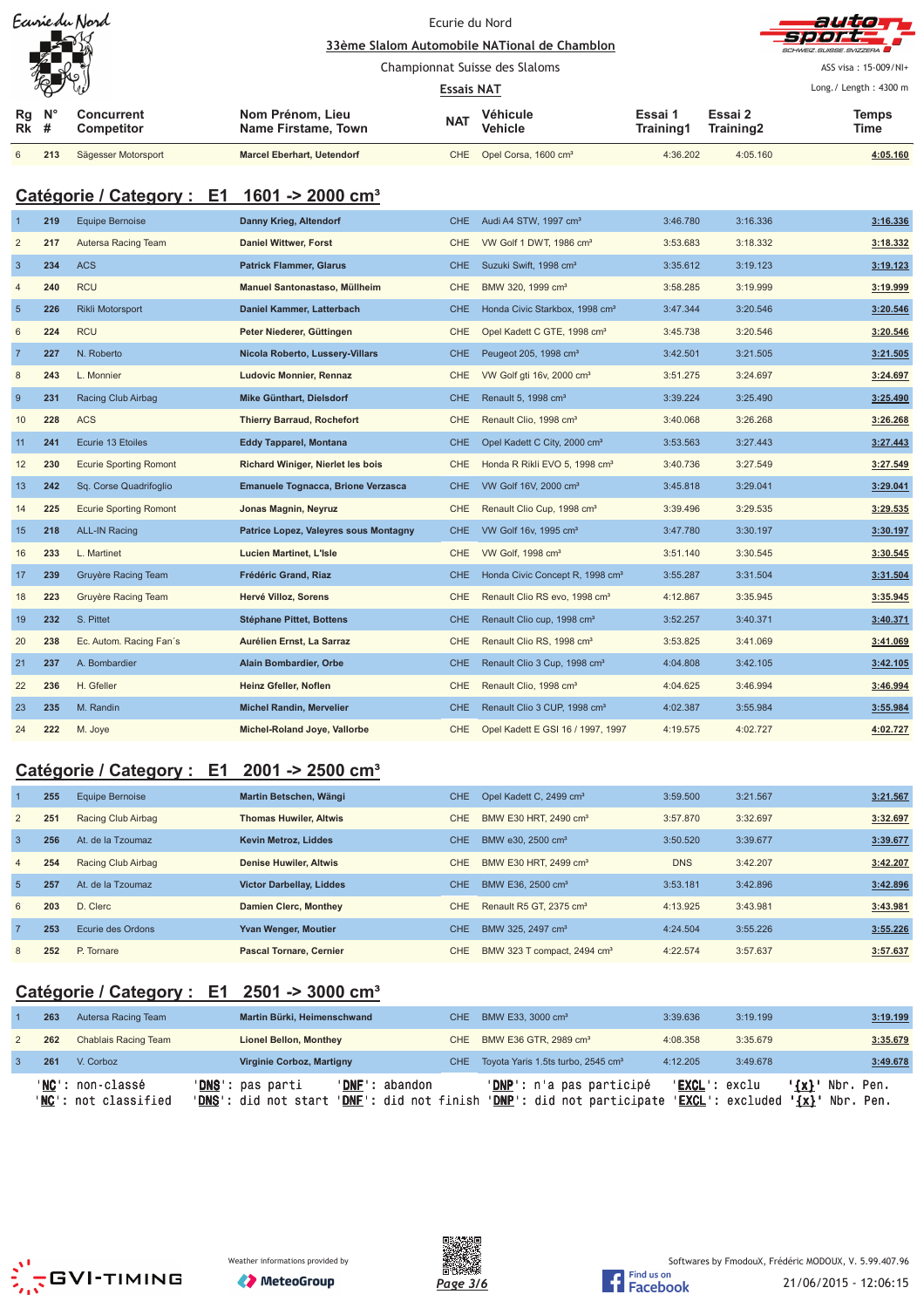| Ecurie du Nord<br>$\blacktriangle \kappa$<br>復 |                                        |                                                     | Ecurie du Nord<br>33ème Slalom Automobile NATional de Chamblon |                            |                      |                                               | autor,<br>-90072<br>SCHWEIZ SUISSE SVIZZERA |  |
|------------------------------------------------|----------------------------------------|-----------------------------------------------------|----------------------------------------------------------------|----------------------------|----------------------|-----------------------------------------------|---------------------------------------------|--|
|                                                |                                        | Championnat Suisse des Slaloms<br><b>Essais NAT</b> |                                                                |                            |                      | ASS visa: 15-009/NI+<br>Long./ Length: 4300 m |                                             |  |
| $N^{\circ}$<br>Rg<br><b>Rk</b> #               | <b>Concurrent</b><br><b>Competitor</b> | Nom Prénom, Lieu<br>Name Firstame, Town             | <b>NAT</b>                                                     | Véhicule<br><b>Vehicle</b> | Essai 1<br>Training1 | Essai 2<br>Training2                          | Temps<br>Time                               |  |

### **Catégorie / Category : E1 + 3000 cm³**

|                | 279 | <b>Stadler Motorsport</b>     | Paul Büetiger, Lohn-Ammannsegg   | <b>CHE</b> | Porsche GT3 Cup, 3600 cm <sup>3</sup>        | 3:44.735 | 3:24.500 | 3:24.500 |
|----------------|-----|-------------------------------|----------------------------------|------------|----------------------------------------------|----------|----------|----------|
| $\overline{2}$ | 274 | <b>Ecurie Sporting Romont</b> | <b>Fabrice Winiger, Grolley</b>  | CHE.       | Seat Supercopa, 3373 cm <sup>3</sup>         | 3:41.827 | 3:25.495 | 3:25.495 |
| $\overline{3}$ | 271 | Ecurie des Ordons             | Sébastien Mattioni, Courrendlin  | CHE.       | Mazda 323, 3126 cm <sup>3</sup>              | 4:00.783 | 3:28.348 | 3:28.348 |
| $\overline{4}$ | 278 | <b>ALL-IN Racing</b>          | <b>Nicolas Barraud, Cossonay</b> | CHE        | BMW 318, 3534 cm <sup>3</sup>                | 4:06.876 | 3:31.300 | 3:31.300 |
| 5              | 280 | <b>ACS</b>                    | <b>Michel Lovis, Orbe</b>        | CHE.       | Subaru, 3600 cm <sup>3</sup>                 | 3:57.534 | 3:35.394 | 3:35.394 |
| 6              | 276 | Sq. Corse Quadrifoglio        | Fabio Cristoni, Pérv             | CHE        | Lancia Delta Integrale, 3392 cm <sup>3</sup> | 3:47.107 | 3:42.248 | 3:42.248 |
| $\overline{7}$ | 215 | Racing Club Airbag            | Mirco Schwizgebel, Nürensdorf    | CHE.       | VW Golf 4 GTI, 3057 cm <sup>3</sup>          | 4:05.361 | 3:48.633 | 3:48.633 |
| 8              | 275 | Sq. Corse Quadrifoglio        | Christian Sonnenschein, Savigny  | <b>CHE</b> | Lancia Delta Integrale, 3388 cm <sup>3</sup> | 3:54.426 | 3:48.979 | 3:48.979 |
| -9             | 273 | Ecurie des Ordons             | Nicolas Jolidon, St-Brais        | CHE.       | BMW 120i, 3200 cm <sup>3</sup>               | 4:04.502 | 3:49.073 | 3:49.073 |

### **Catégorie / Category : E2 SportCars 0 -> 2000 cm³**

|  | A. Scolaro          | Antonino Scolaro, Jona        | <b>ITA</b> | Elia Avrio ST, 1550 cm <sup>3</sup> | 3:29.529   | 3:16.788   | 3:16.788 |
|--|---------------------|-------------------------------|------------|-------------------------------------|------------|------------|----------|
|  | Gruyère Racing Team | Yannick Von Siebenthal, Aigle |            | $CHE$ Jema . 998 $cm3$              | <b>DNF</b> | <b>DNF</b> | -:--.--  |

## **Catégorie / Category : E2 SingleSeater 0 -> 1400 cm³**

|             | <b>ACS</b>        | <b>Christian Robert, Cheseaux</b> | CHE Arcobaleno Formule Europe, 998 c | 3:31.762 | 3:16.771 | 3:16.771 |
|-------------|-------------------|-----------------------------------|--------------------------------------|----------|----------|----------|
| $2^{\circ}$ | M. Zimmermann     | Marc Zimmermann, Romainmôtier     | CHE FB-02, 1200 cm <sup>3</sup>      | 3:18.814 | 3:17.187 | 3:17.187 |
|             | At. de la Tzoumaz | Pierre Métroz, La Garde           | CHE Formule Europe Arcobaleno, 998 c | 3:24.952 | 3:21.234 | 3:21.234 |

## **Catégorie / Category : E2 SingleSeater 1401 -> 2000 cm³**

|     |    | Ecurie des Ordons   | Jean-Marc Salomon, Courtedoux | CHE Formula Master Bossy Racing, 20              | 2:59.702 | 2:58.231 | 2:58.231 |
|-----|----|---------------------|-------------------------------|--------------------------------------------------|----------|----------|----------|
|     | 10 | Racing Club Airbag  | Philip Egli, Zürich           | CHE Dallara F394 Opel, 1998 cm <sup>3</sup>      | 2:59.230 | 2:58.272 | 2:58.272 |
|     |    | Sägesser Motorsport | Marcel Maurer, Längenbühl     | CHE Formel Renault Midland, 2000 cm <sup>3</sup> | 3:05.164 | 3:03.776 | 3:03.776 |
| 4 9 |    | Racing Club Airbag  | Stefan Böhler, Schleinikon    | CHE Formule Renault, 1998 cm <sup>3</sup>        | 3:13.272 | 3:07.889 | 3:07.889 |

## **Catégorie / Category : Abarth Trofeo Slalom 2001 -> 2500 cm³**

|                   | 34     | <b>RCU</b>                                  | Renato Brunner, Rossrüti                                                                            | <b>CHE</b> | Abarth 500, 2326 cm <sup>3</sup>                                       | 3:52.297               | 3:49.261          |                    | 3:49.261               |
|-------------------|--------|---------------------------------------------|-----------------------------------------------------------------------------------------------------|------------|------------------------------------------------------------------------|------------------------|-------------------|--------------------|------------------------|
| $\overline{2}$    | 26     | <b>Team Rallye Top</b>                      | Bruno Riesen, Oberbütschel                                                                          | <b>CHE</b> | Abarth 500 1.4 SS, 2326 cm <sup>3</sup>                                | 4:01.292               | 3:51.361          |                    | 3:51.361               |
| 3                 | 23     | <b>ACS</b>                                  | Martina Garovi, Sachseln                                                                            | <b>CHE</b> | Abarth 695 TF, 2326 cm <sup>3</sup>                                    | 4:01.234               | 3:52.153          |                    | 3:52.153               |
|                   | 25     | <b>Team Rallye Top</b>                      | Janine Wyssen, Spiezwiler                                                                           | <b>CHE</b> | Abarth 500 1.4, 2326 cm <sup>3</sup>                                   | 4:21.656               | 3:54.607          |                    | 3:54.607               |
| $5\phantom{.0}$   | 41     | C. Crevoiserat                              | <b>Cyrille Crevoiserat, Courroux</b>                                                                | <b>CHE</b> | Abarth, 2326 cm <sup>3</sup>                                           | 4:03.701               | 3:54.739          |                    | 3:54.739               |
| 6                 | 27     | <b>B.</b> Klossner                          | Beat Klossner, Gümligen                                                                             | CHE        | Abarth 500 1.4 SS, 2326 cm <sup>3</sup>                                | 4:12.163               | 3:57.160          |                    | 3:57.160               |
| $\overline{7}$    | 21     | L. Monney                                   | Ludovic Monney, Nierlet-les-Bois                                                                    | <b>CHE</b> | Abarth 500 1.4, 2326 cm <sup>3</sup>                                   | 4:03.354               | 3:57.164          |                    | 3:57.164               |
| 8                 | 20     | P. Gavillet                                 | <b>Pierre Gavillet, Esmonts</b>                                                                     | <b>CHE</b> | Abarth Punto, 2326 cm <sup>3</sup>                                     | 4:07.328               | 3:58.506          |                    | 3:58.506               |
| 9                 | 32     | F. Hässig                                   | Florian Hässig, Chamblon                                                                            | <b>CHE</b> | Abarth 501 1.4, 2326 cm <sup>3</sup>                                   | 4:18.064               | 4:00.193          |                    | 4:00.193               |
| 10                | 24     | R. Recher                                   | <b>Roland Recher, Pratteln</b>                                                                      | <b>CHE</b> | Abarth Punto esseesse, 2326 cm <sup>3</sup>                            | 4:07.976               | 4:01.017          |                    | 4:01.017               |
| 11                | 30     | F. Silva Carneiro                           | Fabio Daniel Silva Carneiro, Granges-Pacco                                                          | <b>CHE</b> | Abarth 500 1.4, 2326 cm <sup>3</sup>                                   | 4:12.662               | 4:02.889          |                    | 4:02.889               |
| $12 \overline{ }$ | 29     | P. Kasper                                   | Paul Kasper, Hergiswil                                                                              | <b>CHE</b> | Abarth 500 Abarth 695 TF, 2326 c                                       | 4:05.997               | 4:05.963          |                    | 4:05.963               |
| 13                | 28     | R. Walter                                   | <b>Reho Walter, Hergiswil</b>                                                                       | <b>CHE</b> | Abarth 695 TF, 2326 cm <sup>3</sup>                                    | 4:08.320               | 4:27.717          |                    | 4:08.320               |
| 14                | 22     | <b>B. Machado Soares</b>                    | Bruno Mickäel Machado Soares, Vilars-sur-                                                           | <b>CHE</b> | Abarth 500 1.4, 2326 cm <sup>3</sup>                                   | 4:16.442               | 4:08.597          |                    | 4:08.597               |
| 15                | 31     | F. Minguely                                 | <b>Florian Minguely, Grolley</b>                                                                    | CHE.       | Abarth 500 1.4, 2326 cm <sup>3</sup>                                   | 4:26.277               | 4:27.285          |                    | 4:26.277               |
|                   | ' NC ' | ' <b>NC</b> ': non-classé<br>not classified | ' DNF<br>DNS': pas parti<br>: abandon<br>' DNF '<br><b>DNS':</b> did not start<br>': did not finish |            | ' <b>DNP</b> ': n'a pas participé<br><b>'DNP':</b> did not participate | 'EXCL':<br><b>EXCL</b> | exclu<br>excluded | $\{x\}$ '<br>'{x}' | Nbr. Pen.<br>Nbr. Pen. |





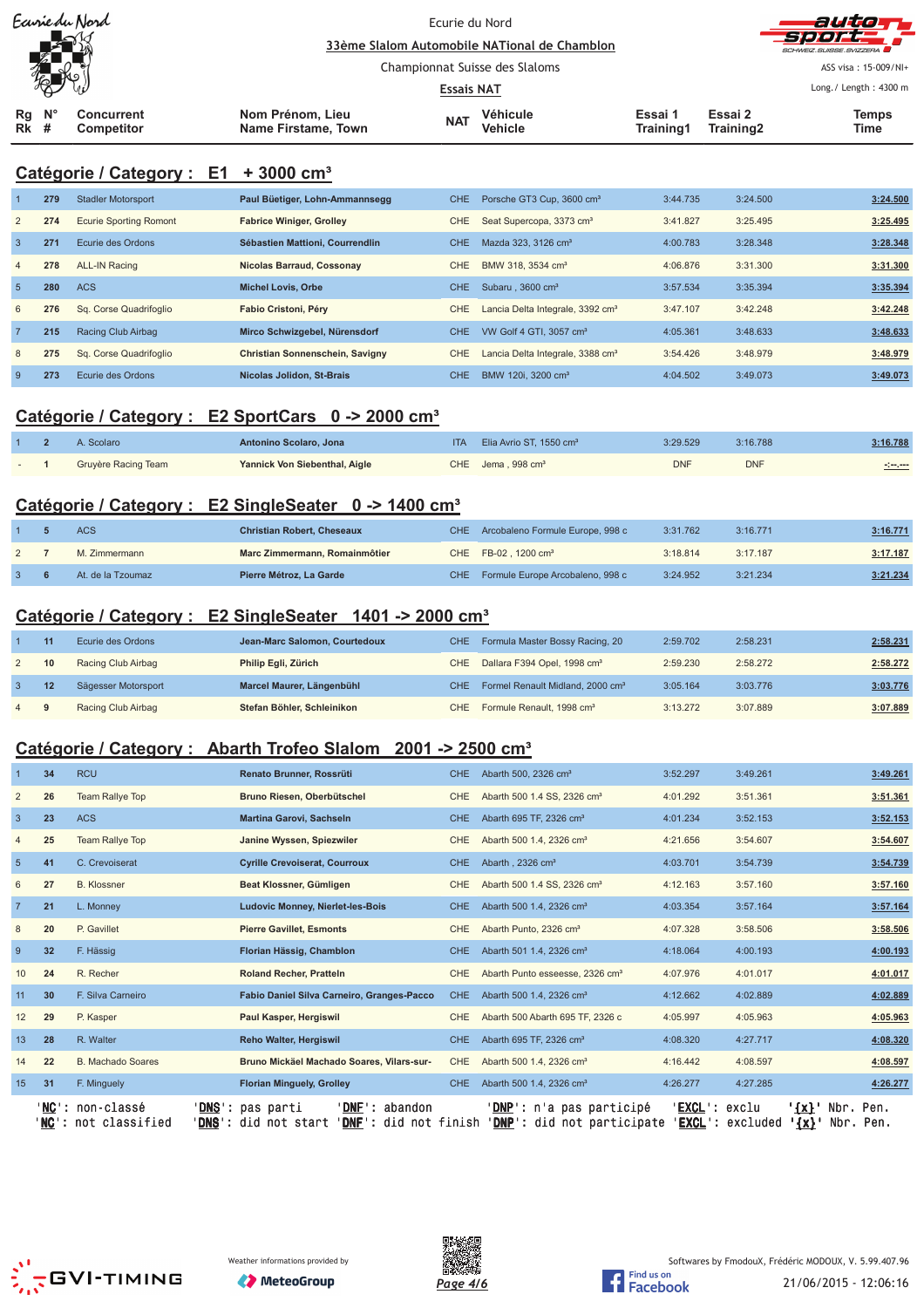| Earriedu Nord                                                              |                                                       | Ecurie du Nord                                     |                      |                                   |
|----------------------------------------------------------------------------|-------------------------------------------------------|----------------------------------------------------|----------------------|-----------------------------------|
| كاكعه<br>LЯ                                                                |                                                       | 33ème Slalom Automobile NATional de Chamblon       |                      | -SPOFF<br>SCHWEIZ SUISSE SVIZZERA |
|                                                                            |                                                       | Championnat Suisse des Slaloms                     |                      |                                   |
|                                                                            |                                                       | <b>Essais NAT</b>                                  |                      | Long./ Length: 4300 m             |
| $\mathsf{N}^\circ$<br>Rq<br><b>Concurrent</b><br><b>Rk</b> #<br>Competitor | Nom Prénom, Lieu<br><b>NAT</b><br>Name Firstame, Town | Véhicule<br>Essai 1<br>Training1<br><b>Vehicle</b> | Essai 2<br>Training2 | <b>Temps</b><br>Time              |

# **Catégorie / Category : Abarth Trofeo SuperSport 2001 -> 2500 cm³**

|                | 33             | S. Burkhalter   | Sylvain Burkhalter, Tramelan                                            | CHE. | Abarth . $2326 \text{ cm}^3$              | 3:44.257 | 3:39.561 | 3:39.561          |
|----------------|----------------|-----------------|-------------------------------------------------------------------------|------|-------------------------------------------|----------|----------|-------------------|
|                |                |                 | Catégorie / Category : Abarth Trofeo Corsa 2001 -> 2500 cm <sup>3</sup> |      |                                           |          |          |                   |
|                | 39             | Team Rallye Top | Beat Wyssen, Spiezwiler                                                 | CHE. | Abarth 500 R3T 1.4, 2326 cm <sup>3</sup>  | 3:42.850 | 3:44.407 | 3:42.850          |
| $\overline{2}$ | 36             | A. Schwaller    | <b>Alexandre Schwaller, Corpataux</b>                                   |      | CHE Abarth 695 Assetto Corse EVO, 23      | 3:44.195 | 3:50.531 | 3:44.195          |
| $\sqrt{2}$     | $\overline{A}$ | D. Caburallar   | Detainly Colombian Minuted Los Dela                                     |      | $CUTE$ Abouth COE Assorts Cases $E1/O$ 00 | 1.10.000 | Q.EQ A E | $2.50 \text{ dB}$ |

| -3             | 43 | P. Schwaller   | <b>Patrick Schwaller, Nierlet-Les-Bois</b> | CHE. | Abarth 695 Assetto Corse EVO, 23    | 4:19.629 | 3:50.154 | 3:50.154 |
|----------------|----|----------------|--------------------------------------------|------|-------------------------------------|----------|----------|----------|
| $\overline{4}$ | 44 | H. Leimer      | Hervé Leimer, Yverdon                      | CHE. | Abarth 500, 2326 cm <sup>3</sup>    | 3:51.794 | 4:20.477 | 3:51.794 |
| -5             | 37 | Ecurie du Nord | Luis Sanjuan, Yverdon                      | CHE. | Abarth 695, 2326 cm <sup>3</sup>    | 3:58.373 | 4:02.059 | 3:58.373 |
| 6              | 40 | M. Donnet      | <b>Martin Donnet, Monthey</b>              | CHE  | Abarth 695 AC, 2326 cm <sup>3</sup> | 4:03.019 | 3:59.523 | 3:59.523 |
|                | 42 | A. Burkhalter  | André Burkhalter, Tramelan                 | CHE. | Abarth 500, 2326 cm <sup>3</sup>    | 4:15.791 | 4:04.134 | 4:04.134 |
| 8              | 38 | J. Urgese      | Jeremy Urgese, Monthey                     | CHE. | Abarth 695, 2326 cm <sup>3</sup>    | 4:09.716 | 4:07.829 | 4:07.829 |
| -9             | 45 | C. Dos Santos  | <b>Correia Dos Santos, Monthey</b>         | CHE. | Abarth 695, 2326 cm <sup>3</sup>    | 4:23.261 | 4:36.588 | 4:23.261 |

# **Catégorie / Category : Opel OPC Challenge 2001 -> 2500 cm³**

| $\overline{1}$ | 65               | <b>ACS</b>                                          | <b>Marcel Muzzarelli, Amriswil</b>                                                          | <b>CHE</b> | Opel Adam S, 2319 cm <sup>3</sup>                               | 3:47.941               | 3:43.505         |                                          | 3:43.505 |
|----------------|------------------|-----------------------------------------------------|---------------------------------------------------------------------------------------------|------------|-----------------------------------------------------------------|------------------------|------------------|------------------------------------------|----------|
| $\overline{2}$ | 59               | F. Eggenberger                                      | Fabian Eggenberger, Zürich                                                                  | <b>CHE</b> | Opel Adam S, 2319 cm <sup>3</sup>                               | 3:49.015               | 3:44.072         |                                          | 3:44.072 |
| $\overline{3}$ | 86               | C. Zimmermann                                       | Christian Zimmermann, Glarus                                                                | <b>CHE</b> | Opel Adam S, 2319 cm <sup>3</sup>                               | 3:49.949               | 3:44.554         |                                          | 3:44.554 |
| $\overline{4}$ | 64               | F. Gubitosi                                         | Fabio Gubitosi, Chur                                                                        | <b>CHE</b> | Opel Adam S, 2319 cm <sup>3</sup>                               | 3:50.480               | 3:44.624         |                                          | 3:44.624 |
| 5              | 55               | P. Lenzin                                           | Patrick Lenzin, Hunzenschwil                                                                | <b>CHE</b> | Opel Adam S, 2319 cm <sup>3</sup>                               | 3:54.255               | 3:44.929         |                                          | 3:44.929 |
| 6              | 51               | <b>ALL-IN Racing</b>                                | Etienne Beyeler, La Chaux                                                                   | <b>CHE</b> | Opel Adam S, 2319 cm <sup>3</sup>                               | 3:54.021               | 3:45.985         |                                          | 3:45.985 |
| $\overline{7}$ | 67               | <b>ACS</b>                                          | Rolf Tremp, Ebnat Kappel                                                                    | <b>CHE</b> | Opel Adam S, 2319 cm <sup>3</sup>                               | 3:50.528               | 3:46.847         |                                          | 3:46.847 |
| 8              | 72               | <b>Ecurie Basilisk</b>                              | Roland Schmid, Pfeffingen                                                                   | CHE        | Opel Adam S, 2319 cm <sup>3</sup>                               | 3:50.871               | 3:46.886         |                                          | 3:46.886 |
| 9              | 70               | E. Kobelt                                           | <b>Edy Kobelt, Wattwil</b>                                                                  | <b>CHE</b> | Opel Adam S, 2319 cm <sup>3</sup>                               | 3:52.090               | 3:46.947         |                                          | 3:46.947 |
| 10             | 71               | <b>MB Motorsport Team</b>                           | Mike Bürki, Uetendorf                                                                       | <b>CHE</b> | Opel Adam S, 2319 cm <sup>3</sup>                               | 3:52.747               | 3:47.244         |                                          | 3:47.244 |
| 11             | 79               | Lugano Racing Team                                  | Marcel Peter, Steg im Tösstal                                                               | <b>CHE</b> | Opel Adam S, 2319 cm <sup>3</sup>                               | 3:49.660               | 3:47.465         |                                          | 3:47.465 |
| 12             | 62               | M. Vuilleumier                                      | Mike Vuilleumier, Tramelan                                                                  | CHE        | Opel Adam S, 2319 cm <sup>3</sup>                               | 3:52.716               | 3:48.085         |                                          | 3:48.085 |
| 13             | 78               | Ecurie du Nord                                      | Guillaume Henchoz, Eclépens                                                                 | <b>CHE</b> | Opel Adam S, 2319 cm <sup>3</sup>                               | 3:52.504               | 3:48.088         |                                          | 3:48.088 |
| 14             | 61               | L. Bäumler                                          | Luc Bäumler, Untersiggenthal                                                                | <b>CHE</b> | Opel Adam S, 2319 cm <sup>3</sup>                               | 3:57.910               | 3:49.197         |                                          | 3:49.197 |
| 15             | 89               | F. Vuilleumier                                      | Franck Vuilleumier, Tramelan                                                                | <b>CHE</b> | Opel Adam S, 2319 cm <sup>3</sup>                               | 3:50.294               | 3:49.227         |                                          | 3:49.227 |
| 16             | 74               | Equipe Bernoise                                     | Thierry Kilchenmann, Spiegel                                                                | CHE        | Opel Adam S, 2319 cm <sup>3</sup>                               | 3:50.508               | 3:49.598         |                                          | 3:49.598 |
| 17             | 66               | <b>RCU</b>                                          | Jürg Jucker, Bauma                                                                          | <b>CHE</b> | Opel Adam S, 2319 cm <sup>3</sup>                               | 3:52.706               | 3:49.630         |                                          | 3:49.630 |
| 18             | 80               | M. Fehr                                             | <b>Markus Fehr, Wetzikon</b>                                                                | CHE        | Opel Adam S, 2319 cm <sup>3</sup>                               | 3:53.550               | 3:49.666         |                                          | 3:49.666 |
| 19             | 52               | Lugano Racing Team                                  | Dominique Juple, Bauma                                                                      | <b>CHE</b> | Opel Adam S, 2319 cm <sup>3</sup>                               | 3:55.555               | 3:50.180         |                                          | 3:50.180 |
| 20             | 82               | R. Zogg                                             | René Zogg, Auenstein                                                                        | CHE        | Opel Adam S, 2319 cm <sup>3</sup>                               | 3:54.039               | 3:51.005         |                                          | 3:51.005 |
| 21             | 56               | D. König                                            | Daniel König, Laupen                                                                        | <b>CHE</b> | Opel Adam S, 2319 cm <sup>3</sup>                               | 3:55.044               | 3:51.085         |                                          | 3:51.085 |
| 22             | 53               | J. Fehr                                             | Jürg Fehr, Wetzikon                                                                         | <b>CHE</b> | Opel Adam S, 2319 cm <sup>3</sup>                               | 4:08.449               | 3:51.759         |                                          | 3:51.759 |
| 23             | 76               | M. Kurzen                                           | <b>Martin Kurzen, Spiez</b>                                                                 | <b>CHE</b> | Opel Adam S, 2319 cm <sup>3</sup>                               | 4:01.777               | 3:52.376         |                                          | 3:52.376 |
| 24             | 75               | J. Jaquier                                          | Jean-Philippe Jaquier, Carrouge                                                             | CHE        | Opel Adam S, 2319 cm <sup>3</sup>                               | 3:58.237               | 3:53.320         |                                          | 3:53.320 |
| 25             | 81               | R. Vögtli                                           | Ronnie Vögtli, Hirschthal                                                                   | <b>CHE</b> | Opel Adam S, 2319 cm <sup>3</sup>                               | 4:00.033               | 3:54.363         |                                          | 3:54.363 |
| 26             | 68               | D. Saucy                                            | <b>Dylan Saucy, Boncourt</b>                                                                | CHE        | Opel Adam S, 2319 cm <sup>3</sup>                               | 4:01.481               | 3:54.372         |                                          | 3:54.372 |
| 27             | 57               | Racing Team Zäziwil                                 | Armin Saurer, Gunten                                                                        | <b>CHE</b> | Opel Adam S, 2319 cm <sup>3</sup>                               | 4:02.944               | 3:55.097         |                                          | 3:55.097 |
| 28             | 73               | R. Hofmann                                          | Ronny Hofmann, Fischenthal                                                                  | CHE        | Opel Adam S, 2319 cm <sup>3</sup>                               | 4:00.264               | 3:55.630         |                                          | 3:55.630 |
| 29             | 54               | L. Riggenbach                                       | Lukas Riggenbach, Schlossrued                                                               | <b>CHE</b> | Opel Adam S, 2319 cm <sup>3</sup>                               | 3:59.832               | 3:55.810         |                                          | 3:55.810 |
| 30             | 58               | M. Zengaffinen                                      | Manuel Zengaffinen, Sulgen                                                                  | <b>CHE</b> | Opel Adam S, 2319 cm <sup>3</sup>                               | 4:07.389               | 4:00.773         |                                          | 4:00.773 |
|                | 'NC' :<br>$NC$ : | non-classé<br><u>' DNS '</u><br>÷<br>not classified | pas parti<br><b>DNF</b> : abandon<br>' <u>DNS</u> ': did not start<br>'DNF': did not finish |            | ' <u>DNP</u> ': n'a pas participé<br>'DNP': did not participate | ' <u>EXCL</u> ': exclu | 'EXCL': excluded | ' <u>{x}</u> ' Nbr.<br>$\{x\}$ Nbr. Pen. | Pen.     |

 $\zeta_{\alpha\beta}^{(1)}$ GVI-TIMING